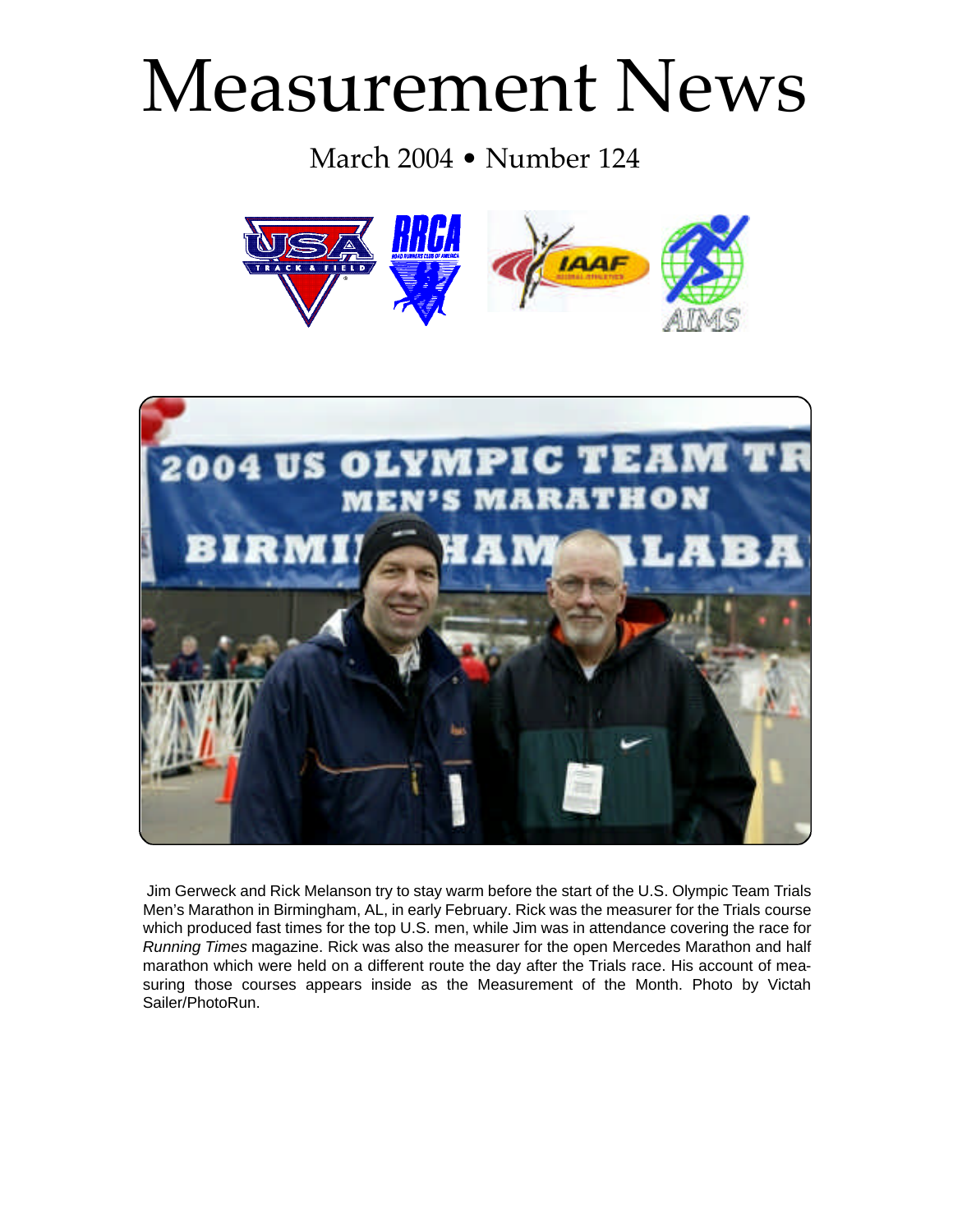## **MEASUREMENT NEWS**

## **#124 – MARCH 2004**

**Editor**: Jim Gerweck 156 Fillow Street, Norwalk, CT 06850-2315.

Telephone: 203-838-2748 (home, not after 10 PM Eastern time) FAX: 203-838-2748 (home - call before faxing) Email: zgerweck@optonline.net

**RRTC Chairman**: Mike Wickiser 2939 Vincent Road, Silver Lake, OH 44224.

Phone/fax: 330-929-1605 Email: MikeWickiser@neo.rr.com

# **ABOUT MEASUREMENT NEWS**

Measurement News (MN) is the newsletter of the Road Running Technical Council (RRTC) of USA Track & Field (USATF). MN is our way to talk to one another, so that we all know what's going on.

MN is also sent to many foreign measurers associated with AIMS and IAAF, who are also invited to participate in the dialogue.

MN is published bimonthly beginning in January (six issues per year). MN is sent free to RRTC officers and certifiers, and AIMS/IAAF measurers. Others may obtain MN by sending \$20 (for a one year subscription - six issues) to the editor.

If you wish to reproduce or report on anything in MN, go ahead, but an attribution would be appreciated.

MN wants to make road course measurement as good as it can be. All opinions and grievances are solicited. No cows are sacred. If you have a new measurement technique, or if you think things should be done differently, send in your contribution to MN. Your opinion will be given space. Nothing changes until somebody tries!

Electronic copy or clean typed material is most welcome, but send what you can.

**Deadlines**: Material intended to be included in the May 2004 issue must be in the Editor's hands by April 20. Next issue will be mailed in early May.

# **ROAD RUNNING TECHNICAL COUNCIL**

Founder<br>Chairman Emeritu **Chairman Corpus Corpus**<br>Pete Riegel Chairman Emeritu Chairman (East) Mike Wickiser<br>Vice-Chairman (East) Michael Paul Hroniak Vice-Chairman (East) **Paul Hronjak**<br>Vice-Chairman (West) Paul Hom McBraver Vice-Chairman (West) Tom McBrayer<br>Registrar of Courses The Theory Karen Wickiser Registrar of Courses **Karen Wickiss**<br>Webmaster/Secretary **Reserves** Bob Baumel Webmaster/Secretary

MNForum Jim Gerweck Finish Lines<br>
Fditor, Measurement News<br>
Lim Gerweck Editor, Measurement News Jim Gerweck<br>
RRCARepresentative Carl Sniffen **RRCARepresentative** Road Running Info Center Rep Basil/Linda Honikman<br>Athlete Reps. (and McLatchie, Dan

Doug Loeffler Carol McLatchie, Dan Dillon

| Visit the RRTC website at:                                                     | <b>ONLINE MEASUREMENT FORUM</b>                                                                                                                                                           |
|--------------------------------------------------------------------------------|-------------------------------------------------------------------------------------------------------------------------------------------------------------------------------------------|
| http://www.rrtc.net                                                            | All it takes to become a subscriber is access to email. Simply<br>send to mnforum-request@rrtc.net with "subscribe" as the<br>subject (to unsubscribe, use "unsubscribe" as the subject). |
| A complete list of certified courses may be<br>down-<br>loaded from this site. | To post messages to the list, send email to mnforum@rrtc.net.<br>Please keep your comments in the body of the email (no                                                                   |
| A complete USATF measurement book can<br>-be l<br>downloaded from this site.   | attachments please). Also, please send only plain text; i.e.,<br>avoid formatted (HTML) messages (If you use HTML format-<br>ting, the formatting will be removed).                       |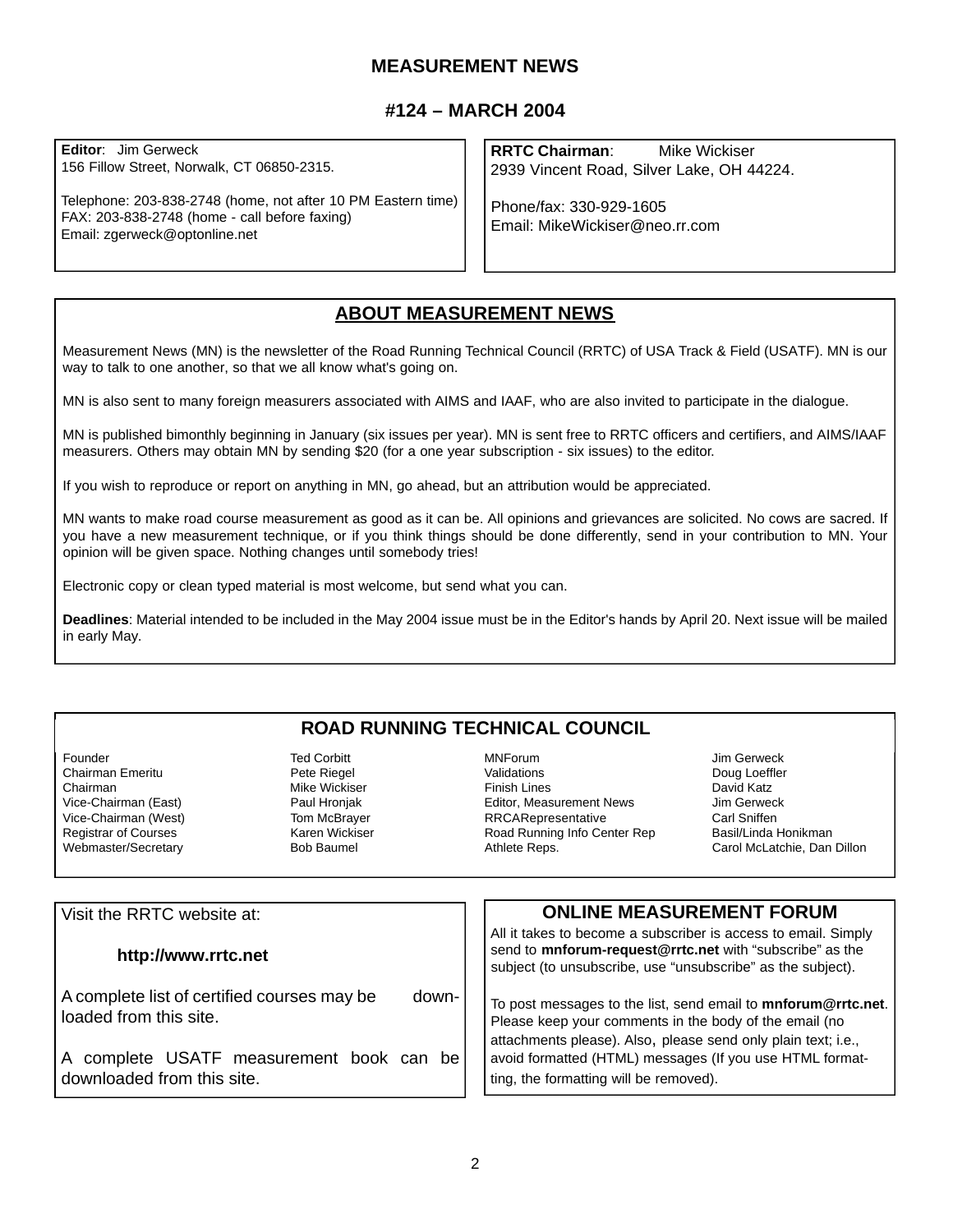#### **\* \* \* \* \* \* \* \***

# **Chairman's Clatter - From Mike Wickiser**

**Women's Olympic Trials Validation:** A group of warmly clad measurers have completed the validation measurement of the 2004 Women's Trials Marathon in St. Louis, MO. The team was led by Carol McLatchie with Carol Kane - Weston CT, Kathy Vierzba - Waco, TX, and Mary Edwards - Kansas City, MO doing the validation riding. Assisting in the task were Tom Eclkeman, course measurer and Bill Glauz, MO certifier. The group was fortunate enough to have clear weather and temperature of 31 degrees F. Several smiles were evident in group photos. I wonder who really had it worse, the men in Birmingham with the heat or the Ladies in the midst of winter. As with the Men's course some slight modifications are being made and a new pre-validated certificate will replace the current one. A full report, with photos and data, is in this issue.

**New Certifier:** Mike Renner has chosen to retire as certifier for Idaho. With Mike's recommendation, Len Andersen has been appointed Certifier for Idaho. Congratulations and welcome aboard Len.

**Active Certifiers:** As I was loading the latest batch of certificates I couldn't help but wonder how Tom McBrayer and Jay Wight keep up with all the certifying work they do. Tom is the VC West for RRTC and certifier for Texas. Jay is certifier for Illinois and Wisconsin. Tom routinely produces in excess of 100 measurement certificates a year and Jay has followed closely behind. Since Jay has taken over as certifier for Wisconsin, he has also has been issuing over 100 certificates a year. This caused me to take a look at the course list. For 2003 Jay Wight issued 124 measurement certificates overtaking the perennial leader, Tom McBrayer at 112 certs. I guess it is only fair to mention that John Ferguson also issued 23 Texas certificates so the bragging rights for most active remain in Lone Star state. Tom still holds the one-year record with 129 certificates from 1996. Here's to all certifiers for their work but with extra thanks to Jay & Tom.

**Annual RRTC Meeting:** Jim Gerweck has offered to host the RRTC meeting this year so it looks like Connecticut. Details are still in the works but it looks like a weekend in late August. Once the time and location are set, notice will be sent out in Measurement News Forum and Measurement News in plenty of time for anyone wishing to attend to make plans and get together. I hope to see you there.

Wike Holmbo<br>S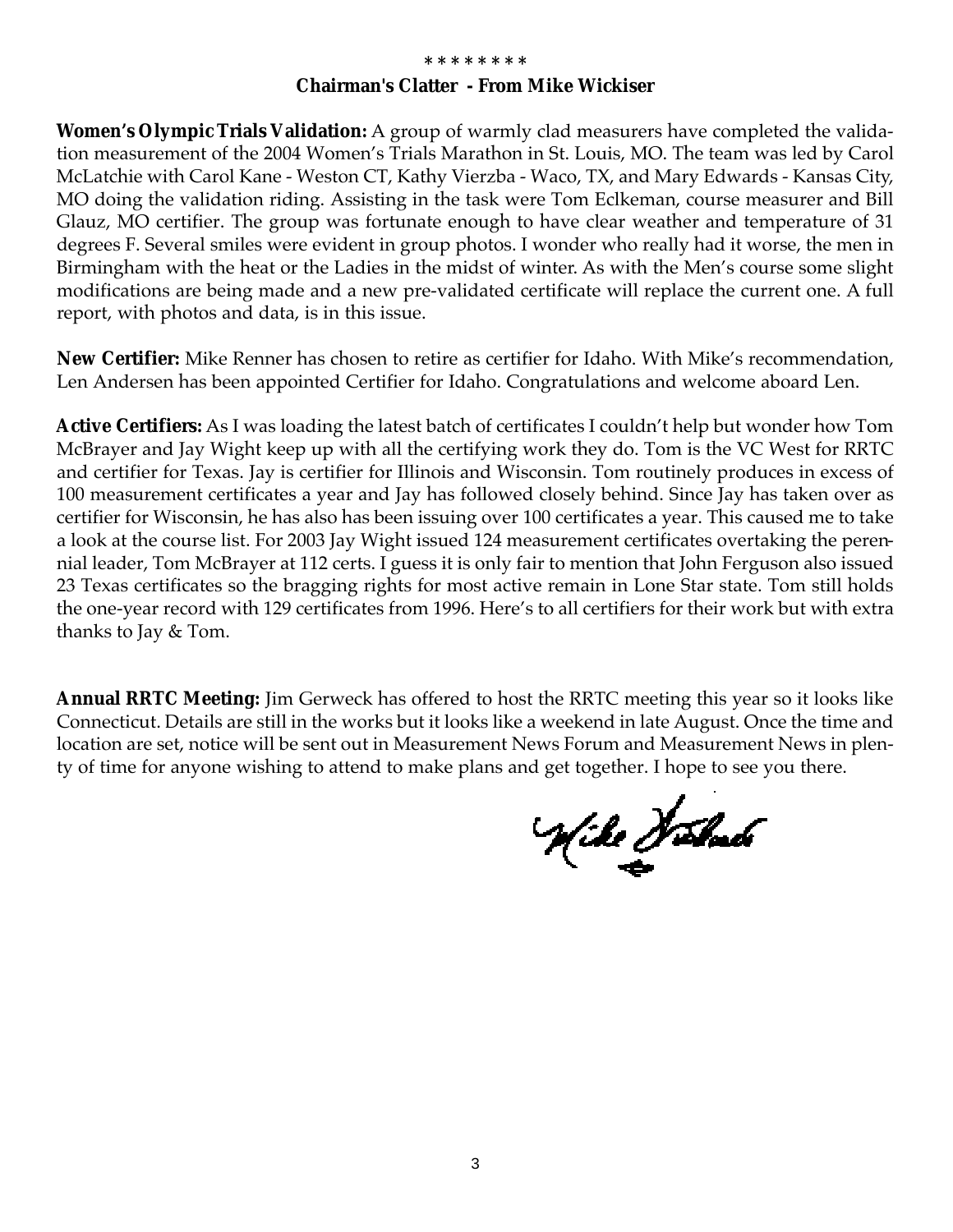# **A MEASUREMENT PUZZLER**

Years ago Tom McBrayer gave me a 30 metre steel tape. It is shown as the bottommost type in the figure below. The only difference is that my tape is marked in metres and decimetres, with the leftmost portion divided into centimetres and millimetres. The zero is at the left end.



Question: How do you use this tape to measure between two random points? It seems clumsy to me, and I haven't figured it out………..Pete Riegel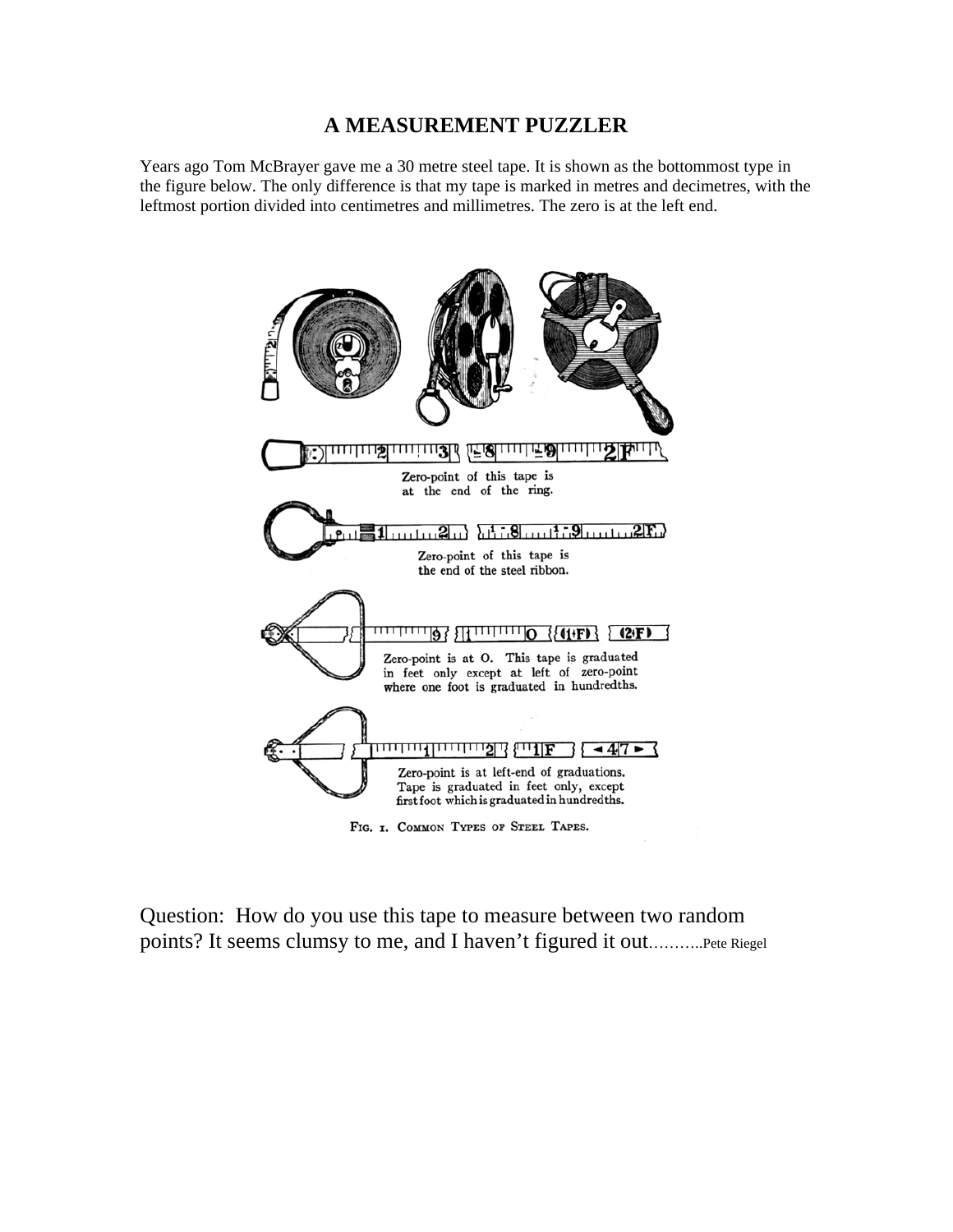# **Summary Report Women's Team Validation 2004 U.S. Women's Olympic Trials Marathon Carol McLatchie**

**ST. LOUIS, MO January 9-11, 2004**

The team of validators met in St Louis and included veterans Carol Kane, Weston, CT, Kathy Vierzba, Waco, TX and Carol McLatchie, Bend, OR. First time validator, Mary Edwards of Kansas City, MO, joined us. Missouri/Kansas State Certification Chair, Bill Glauz, Leawood, KS drove to St. Louis with Mary and assisted with the validation. Brisk weather and friendly faces highlighted the weekend.

St Louis marked the fifth time that female course measurers have met as a team since the 1988 Trials to prevalidate the Women's Trials Marathon course.



Laying out the calibration course.

In addition to the 2004 Women's Olympic Trials Marathon, St. Louis is hosting a yearlong celebration of the 100th anniversary of the 1904 Olympic Games and the 1904 World's Fair as well as the Bicentennial of the Louisiana Purchase treaty signing and the Lewis & Clark expedition. A recently rebuilt, renovated and replanted Forest Park will host the majority of the Marathon Trials course. The 2004 Marathon Trials will start on the track at Francis Field, Washington University, the location of the start of the 1904 Olympic Men's Marathon.

The team arrived late Friday afternoon. The riders all connected with our "Spirit of St. Louis Marathon" hosts: Karen Lester and Tom and Gwen Eckelman for dinner in the Clayton Sheraton. During dinner we continued the planning for all Saturday tasks to prep for the Sunday morning validation ride. Tom Eckelman, the original measurer of the course (MO03001BG), would serve as lead rider for the validation. Ray Irwin, who worked with Eckelman when the course was measured, joined the team to drive and assist Bill with recording.

After a night's sleep, we were off to the Washington University track by 8:30am to check the race start area at Francis Field. From the track we rodein two cars piloted by Tom and Ray to review the remainder of the marathon course in Forest Park.We stopped along the course tour to mark our Sunday morning reference points.

The next stop was the Big Shark Bicycle Company, where Kathy, Carol K. and Carol M. were fitted with bikes. We installed the Jones-Oerth Counters. At Carol Kane's suggestion, the bike shop owner, Mike Weiss, added an extra washer to the front axle to ensure the counter did not hang up on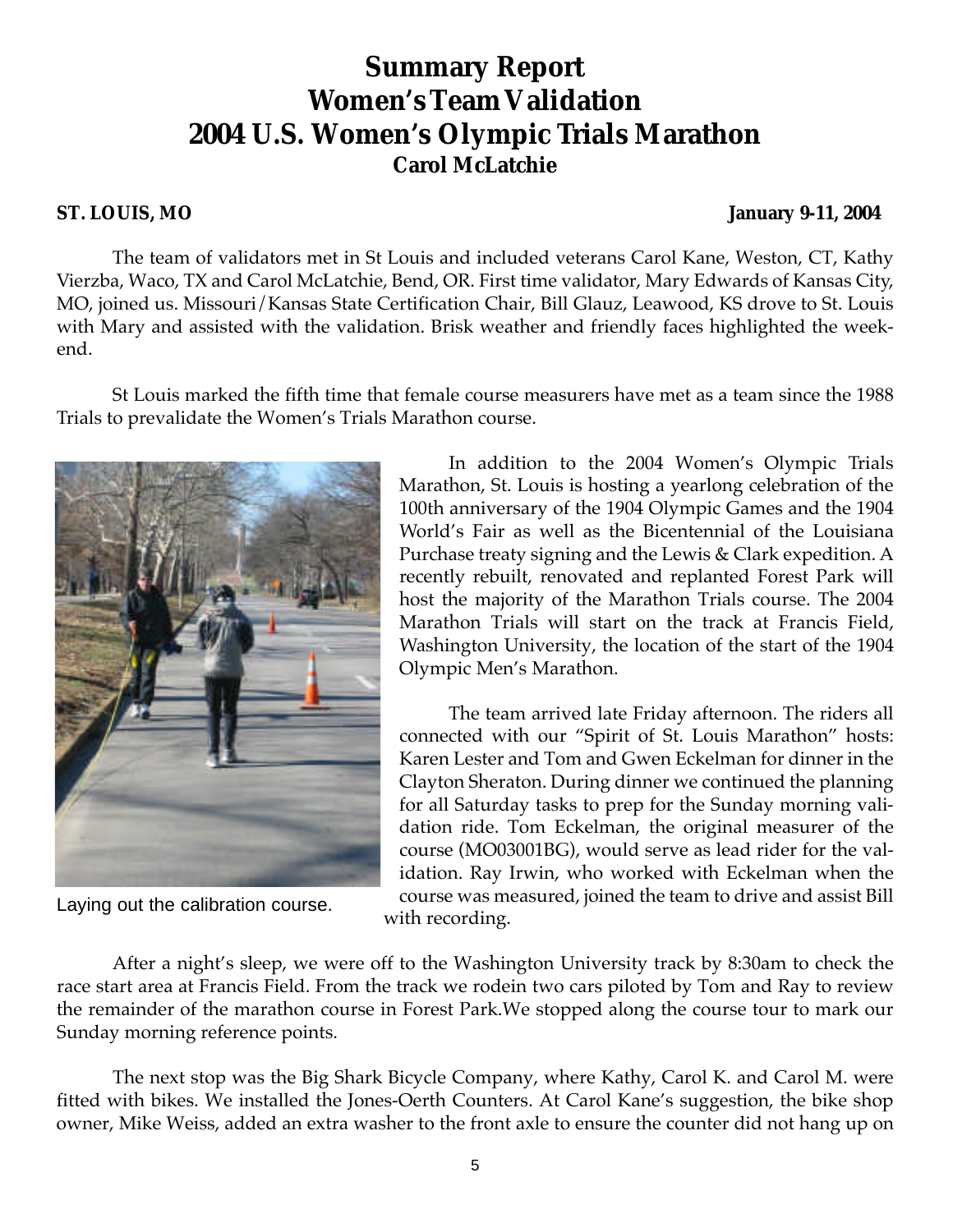the bike fork and miss counts. This solved the skipped counts that were observed on the bikes loaned to Carol K. and Carol M. Mary and Tom used their own bikes. We met Diana Minardi Strauss, the "Spirit of St. Louis Marathon" media director, at the bike shop and reviewed the media coverage plan. She explained that she had secured a reporter to ride with Bill and Ray in the lead car for the entire validation exercise. Is this a first for Validation press coverage?

The women biked over to Forest Park to measure and mark a Women's Trials 300 meter Calibration Course on the marathon course on Lindell Avenue. The calibration course is near the 2-



Mary Edwards and Carol Kane steel taping the track at Francis Field.

full 3-plus laps around the track, with no assumptions about the track length. (Later we found a transposition error in the calculations showing that the track was actually 398+ meters along the inside line, and 399.424 meters if measured 20 cm outside that line, which is where we rode, and 400.052 meters if measured 30 cm outside, which is where we would have ridden had there been curbs on the track). To compare, for the Sunday morning validation ride, we took data after a single lap of the track, showing an average distance for the five riders of 398.94 meters.

We reviewed the schedule for Sunday morning and biked back to the hotel, using the daylight to get a better idea of the route back to the Park we would use the following morning.

mile mark and Reference Point A. The planned 300m course was extended 5 meters to avoid the storm drain we encountered at the 300-meter mark. Next we practiced riding and recording on the new cal course. A quick lunch followed at Lindell Pavilion in Forest Park.

The team biked over to the Washington University track and tape measured the track to calculate the distance, since a track certificate could not be located. We used the method proposed by Bob Baumel some years ago, to measure the two diameters W1 and W2 along with the track length L from apex to apex, and use the formula:

$$
C = 2L + (pi/2 - 1)(W1 + W2)
$$

Bill reported, at first blush, that the track appeared to be about 10 meters short, so we determined that the validation ride would consist of the



Commemorative plaque on the gate at Francis Field.

Mary piloted us to a quick trip downtown to the St. Louis Arch. We arrived at 5:15pm, 15 minutes late for the last trip to the "top of the Arch." We were disappointed and plan to make it to the top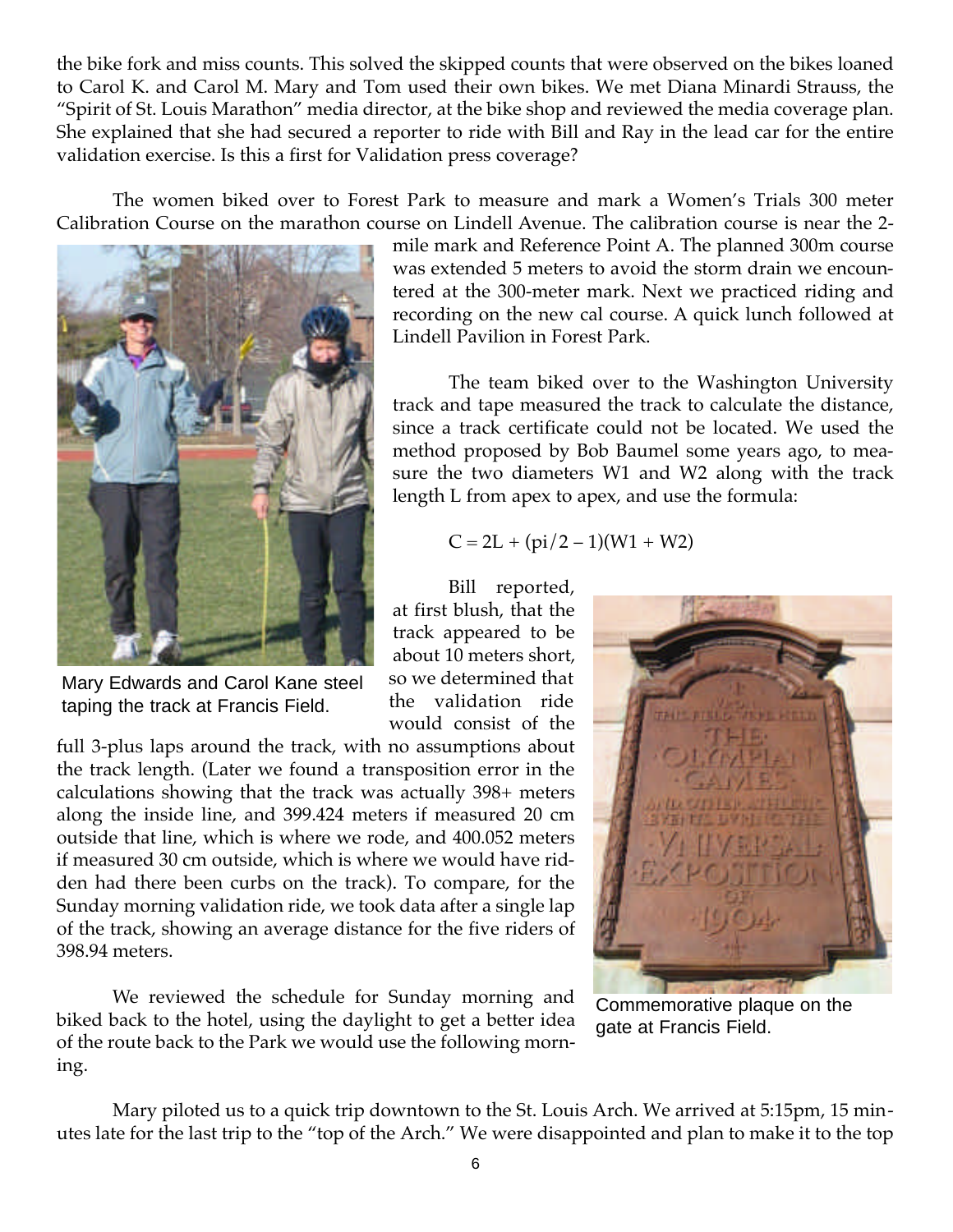on our next visit to St. Louis. Dinner was early. Lots of warm clothes, hats, gloves and headlamps were prepared for the Sunday morning ride. Early to bed, early to rise! **Sunday Morning:**

Tom and Ray met at 5:00 a.m. to place cones on the course. Bill and the validators met at 5:30 a.m. and biked to the Lindell Avenue Cal Course.It was 30 degrees F with dark, clear skies. Bill and Ray were stationed as recorders on each end and we started our pre-cal rides by 5:50 a.m.



Kathy Vierzba celebrates the completion of the cold validation ride.

Next stop was the Washington University track. The course covers 3-plus laps of the track before exiting at the east end to connect to Forsythe Avenue. We rode the track trying to stay about 20 cm out from the line. Data was collected at track lap 1 and Mile 1.

Pete Wickham, St. Louis Post-Dispatch reporter, showed up and rode in the car with Bill and Ray. A Post-Dispatch photographer appeared out of the darkness to record the ride.

The Clayton Police had had a shift break and forgot to send us an officer to lead the group down Forsythe Avenue. We had a quiet, but thrilling ride from the track "against traffic" for a quick mile down Forsythe to Forest Park. Ray drove his car in the lead against traffic. We stopped briefly at Reference Point A on the west side of Forest Park to record data and wait for the St. Louis Park Police. The police called Tom and informed him we were on our own, as there were no available officers.

Back to the course: Reference A is on the 6.8-mile loop on the

west side of Forest Park. The runners have an approximate one-mile run from Francis Field to Forest Park. The criterium course has 3.65 loops in Forest Park followed by a short final leg from the Muny Circle to the finish line in front of the World's Fair Pavilion.

Ray continued as front driver. Diana Minardi Strauss, accompanied by her daughter, Alexis, followed our group with her car. We were off riding again at 7 a.m. with glimpses of daylight. We stopped to record data at Mile 2, Mile 5, Reference B and the Finish Line. We regrouped at Reference B and rode to Reference A to complete the loop in Forest Park. By 8:15 a.m. we were back to the Cal Course to ride and record our Post Cal rides. The temperature was 31 degrees, withs ome wind, but a nice, clear day.

We biked back to the historic gates of Francis Field track and the team gathered for a daylight photo op around 9 a.m. Next the riders and recorders met back at the hotel.



We had a short interview with a local TV reporter and cameraman. We met for breakfast and some Team photo in front of Francis Field.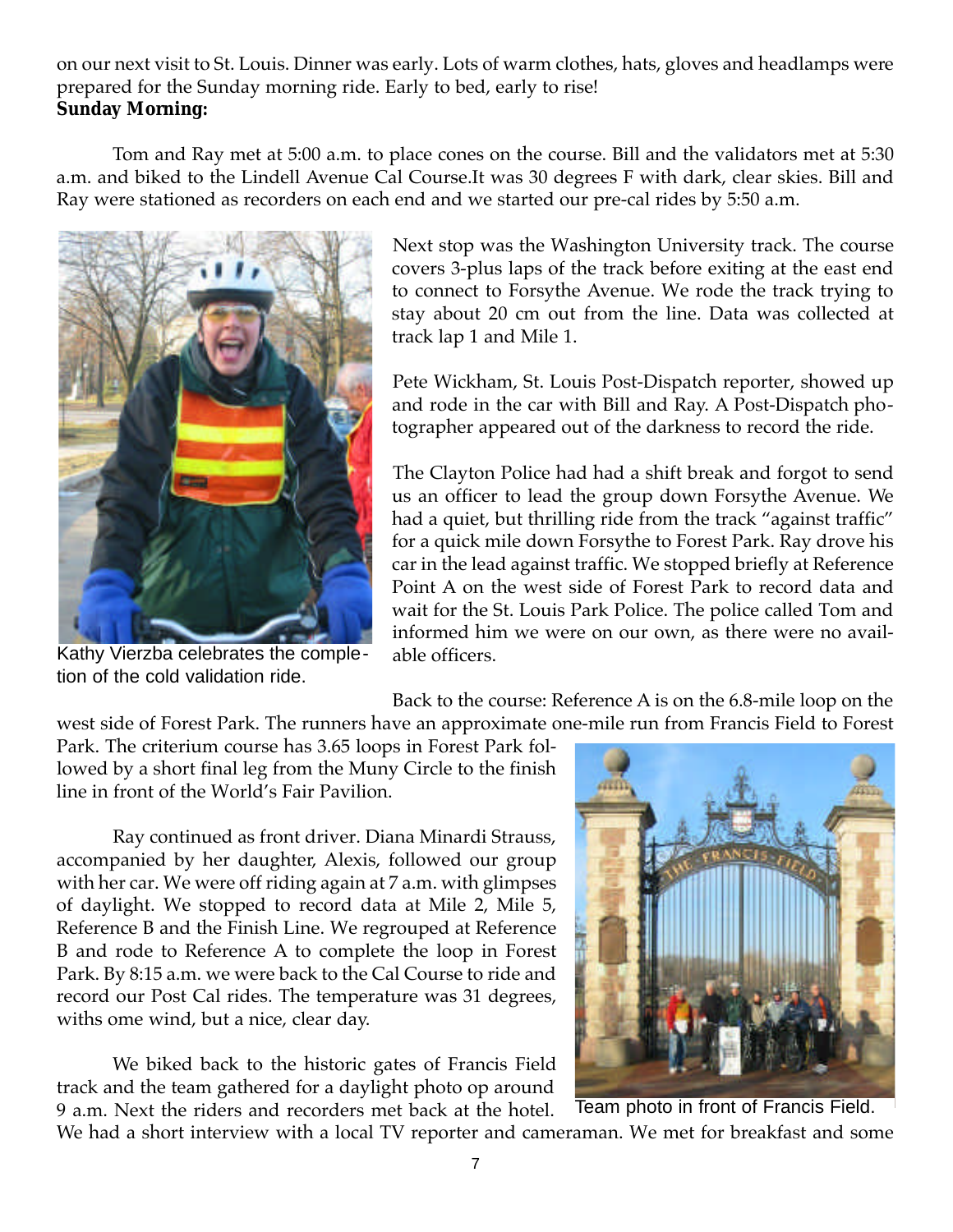number crunching. Bill Glauz entered the data into the laptop, which contained the spreadsheet previously prepared by Pete Riegel, customized to the St. Louis course. The numbers were in close agreement. Return flight schedules did not allow for extensive review in St. Louis, so we continued our dis-

cussion over the next week via e-mail and telephone.

Kathy and Carol K. headed to the St. Louis airport at 10:45 a.m. .Mary and Bill departed for Kansas City at 11:30 a.m. Karen returned two bikes to Big Shark Bike Shop.

Tom and Carol M. called and faxed Pete Riegel with the validation numbers and prepped to head back out to Forest Park on bikes to do a preliminary location for all 5K intervals. Carol returned the loaner bike to Big Shark at 4:55 p.m., just before they closed. It was a long day of fresh air for all!

After further review, we used the data of the four women riders (this is the Women's Trials course!). The numbers agreed well, and all were within 0.08%. Pete and Bill advised to use the higher median numbers from Mary Edward's ride. The course was found to be 20 meters short of the full marathon distance. 62 meters will be added, including the 1.001 SCPF.



Their efforts completed, the crew thaws out back at the warm hotel. Front row: Tom Eckelman and Bill Glauz; back row: Mary Edwards, Kathy Vierzba, Carol McLatchie, Carol Kane.

Course measurer Tom Eckelman had the longest ride, as he led us through the sweeping turns of Forest Park. After the "short verdict", Tom rationalized this is due to the park construction that had occurred since he originally measured the course in 2002. Three rather sharp curves on Lagoon Drive with tangents between had been replaced by three more sweeping curves during the reconstruction process, which would lead to a shorter course. This portion of the road construction was started after the April 2003 Women's Marathon Champs and finished the end of December 2003.

The team was most impressed with all the renovations in Forest Park and the historic start on the track at Francis Field.

Our support crew in St. Louis was fantastic. Thanks so much to Karen Lester, Tom and Gwen Eckelman, Ray Irwin, Mike Weiss, and Diana and Alexis Minardi Straus.

Thanks so much to our advisors and supporters: Bill Glauz, Pete Riegel, Amy Morss, Mike Wickiser, Nancy Lieberman and Elizabeth Phillips.

This is getting to sound like the Academy Awards, but the report would not be complete without a personal acknowledgement of the inspiration and support provided by Sally and Wayne Nicoll for the women's validation program.

Thanks again for the opportunity!

Yours in sport, Carol McLatchie, Validation Coordinator 8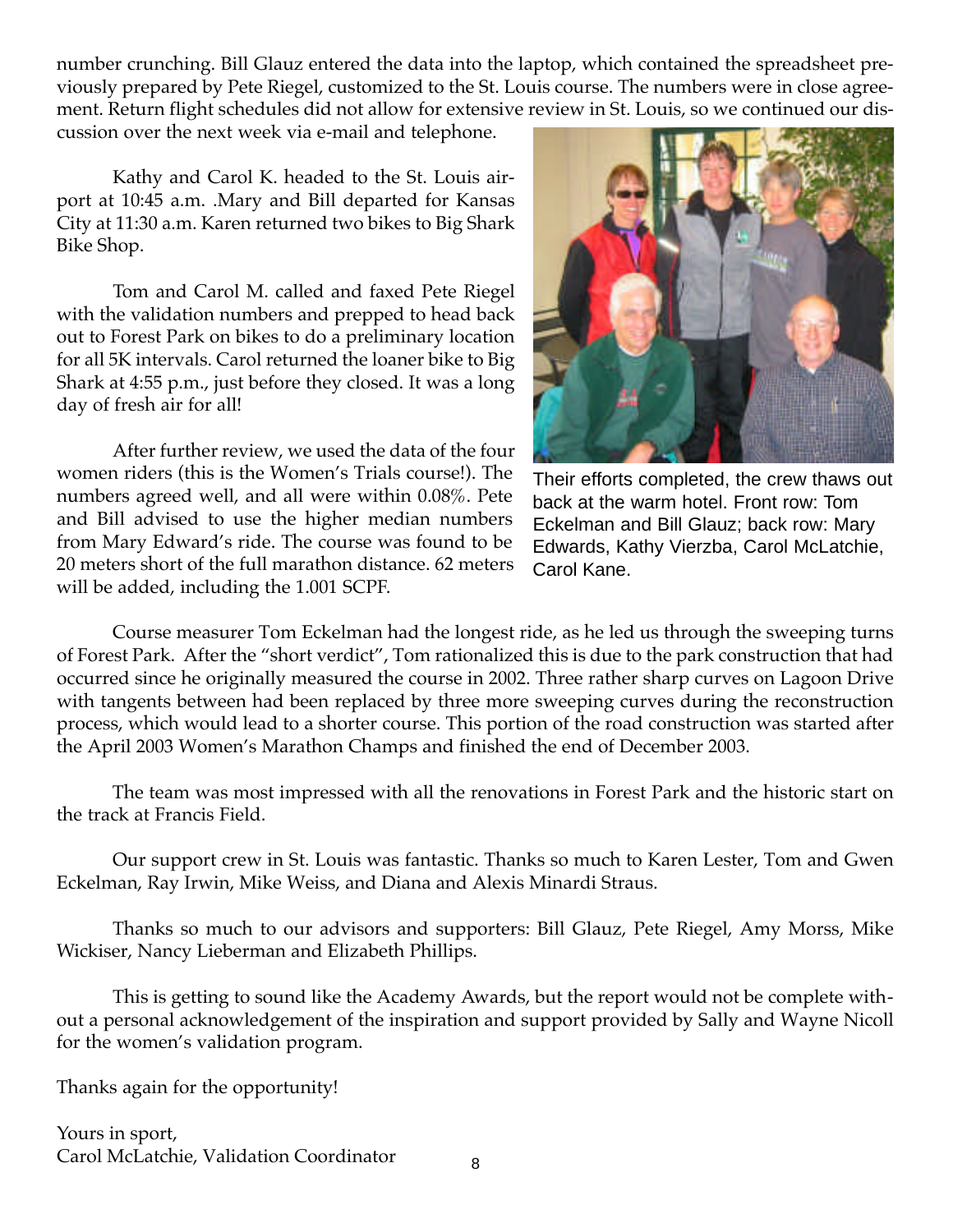#### **CALCULATION PROGRAM, OLYMPIC TRIALS MARATHON COURSE FOR ST LOUIS**

- 1) Start to mile 1, three laps around the track, 20 cm to inside (track side) of inside of lane line next to infield, then 3/4 lap (approx) followed by SPR to exit gate and to 1-mile mark.
- 2) Mile 1 to Reference Point A, located between Forsyth and Lindell, under street light closest to Lindell.
- 3) Reference Point A to Mile 2
- 4) Mile 2 to Mile 5
- of McKinley. 5) Mile 5 to reference Point B1, located on S side of Muni Circle, at intersection with McKinley. W edge of cross walk on W side of McKinley. A9
- 6) Ride Reference B1 to Finish.
- 7) Return to Reference B1. Free ride, no measuring.
- 8) Ride Reference B1 to Reference A.

Data is entered in outlined areas (red). Don't change any black areas. Everything else gets calculated by the program.

Enter names of riders and record the counts in the appropriate boxes. If you have more than 5 riders, copy and paste a new column. If you have less, delete the unneeded columns.

#### **DO NOT ALTER ANY OF THE NON-RED CELLS!**

#### **All calculations use average constant and include 1.001 SCPF**

#### **Calibration Course Layout:**

| Location, Lindell, S side, 1st pole W of Des Peres to           |                    |  |  |  |  |  |  |  |  |
|-----------------------------------------------------------------|--------------------|--|--|--|--|--|--|--|--|
| 5 m W of W edge of storm sewer across from 6145 Lindell         |                    |  |  |  |  |  |  |  |  |
| Kathy V tip, Mary E tail                                        |                    |  |  |  |  |  |  |  |  |
| Carol M and Carol K assisting                                   |                    |  |  |  |  |  |  |  |  |
| $6x50m + 5m$                                                    |                    |  |  |  |  |  |  |  |  |
| $6 \times 50$ m + 4.999 m                                       |                    |  |  |  |  |  |  |  |  |
| Tape temperature = $30.8 \text{ F}$                             |                    |  |  |  |  |  |  |  |  |
| Average measured length $=$                                     | 304,9995 metres    |  |  |  |  |  |  |  |  |
| Temperature correction factor =                                 | 0.99976            |  |  |  |  |  |  |  |  |
| Corrected length $=$                                            | 304.9263001 metres |  |  |  |  |  |  |  |  |
| Final length $=$<br>304.9263 was used in subsequent calculation | 304.9263           |  |  |  |  |  |  |  |  |
|                                                                 |                    |  |  |  |  |  |  |  |  |

**Calibration course lengths =** 304.9263 **metres in subsequent calculations**

|                             |            | Precalibration - 5:55 am, 31 F, clear and dark |            |            |            |
|-----------------------------|------------|------------------------------------------------|------------|------------|------------|
|                             | Tom        | Carol                                          | Carol      | Kathy      | Mary       |
|                             | Е          | м                                              | κ          | V          | Е.         |
| Begin ride 1                | 23614      | 498419                                         | 59450      | 60207      | 34000      |
| End ride 1, begin ride 2    | 26466      | 501964                                         | 63023      | 63183      | 37451      |
| End ride 2, begin ride 3    | 29317      | 505508                                         | 66594      | 66162.5    | 40903      |
| End ride 3, begin ride 4    | 32168      | 509052                                         | 70166      | 69139      | 44353      |
| End ride 4                  | 35019      | 512595.5                                       | 73738      | 72116      | 47803      |
|                             |            |                                                |            |            |            |
| Elapsed Ride 1              | 2852       | 3545                                           | 3573       | 2976       | 3451       |
| Elapsed Ride 2              | 2851       | 3544                                           | 3571       | 2979.5     | 3452       |
| Elapsed Ride 3              | 2851       | 3544                                           | 3572       | 2976.5     | 3450       |
| Elapsed Ride 4              | 2851       | 3543.5                                         | 3572       | 2977       | 3450       |
|                             |            |                                                |            |            |            |
| Average Count               | 2851.25    | 3544.125                                       | 3572       | 2977.25    | 3450.75    |
| Precalibration counts/metre | 9.35997075 | 11.63451341                                    | 11.7260204 | 9.77359857 | 11.3279856 |
|                             |            | Postcalibration - 8:15 am, 31 F, clear, sunny  |            |            |            |
|                             | Tom        | Carol                                          | Carol      | Kathy      | Mary       |

|                                | 1 UH       | vaivi       | vaivi      | nauv       | <b>IVIAI</b> Y |
|--------------------------------|------------|-------------|------------|------------|----------------|
|                                | Е          | М           | κ          | V          | Е              |
| Begin ride 1                   | 85330      | 699938      | 61940      | 28720      | 34671          |
| End ride 1, begin ride 2       | 88181      | 703481      | 65511      | 31693.5    | 38119.5        |
| End ride 2, begin ride 3       | 91033      | 707024      | 69081      | 34669.5    | 41569.5        |
| End ride 3, begin ride 4       | 93885      | 710567      | 72652.5    | 37643      | 45018          |
| End ride 4                     | 96737      | 714109      | 76222      | 40617      | 48467          |
|                                |            |             |            |            |                |
| Elapsed Ride 1                 | 2851       | 3543        | 3571       | 2973.5     | 3448.5         |
| Elapsed Ride 2                 | 2852       | 3543        | 3570       | 2976       | 3450           |
| Elapsed Ride 3                 | 2852       | 3543        | 3571.5     | 2973.5     | 3448.5         |
| Elapsed Ride 4                 | 2852       | 3542        | 3569.5     | 2974       | 3449           |
|                                |            |             |            |            |                |
| Average Count                  | 2851.75    | 3542.75     | 3570.5     | 2974.25    | 3449           |
| Postcalibration counts/metre   | 9.36161213 | 11.62999961 | 11.7210962 | 9.76375029 | 11.3222408     |
| Constant for Day, counts/metre | 9.36079    | 11.63226    | 11.72356   | 9.76867    | 11.32511       |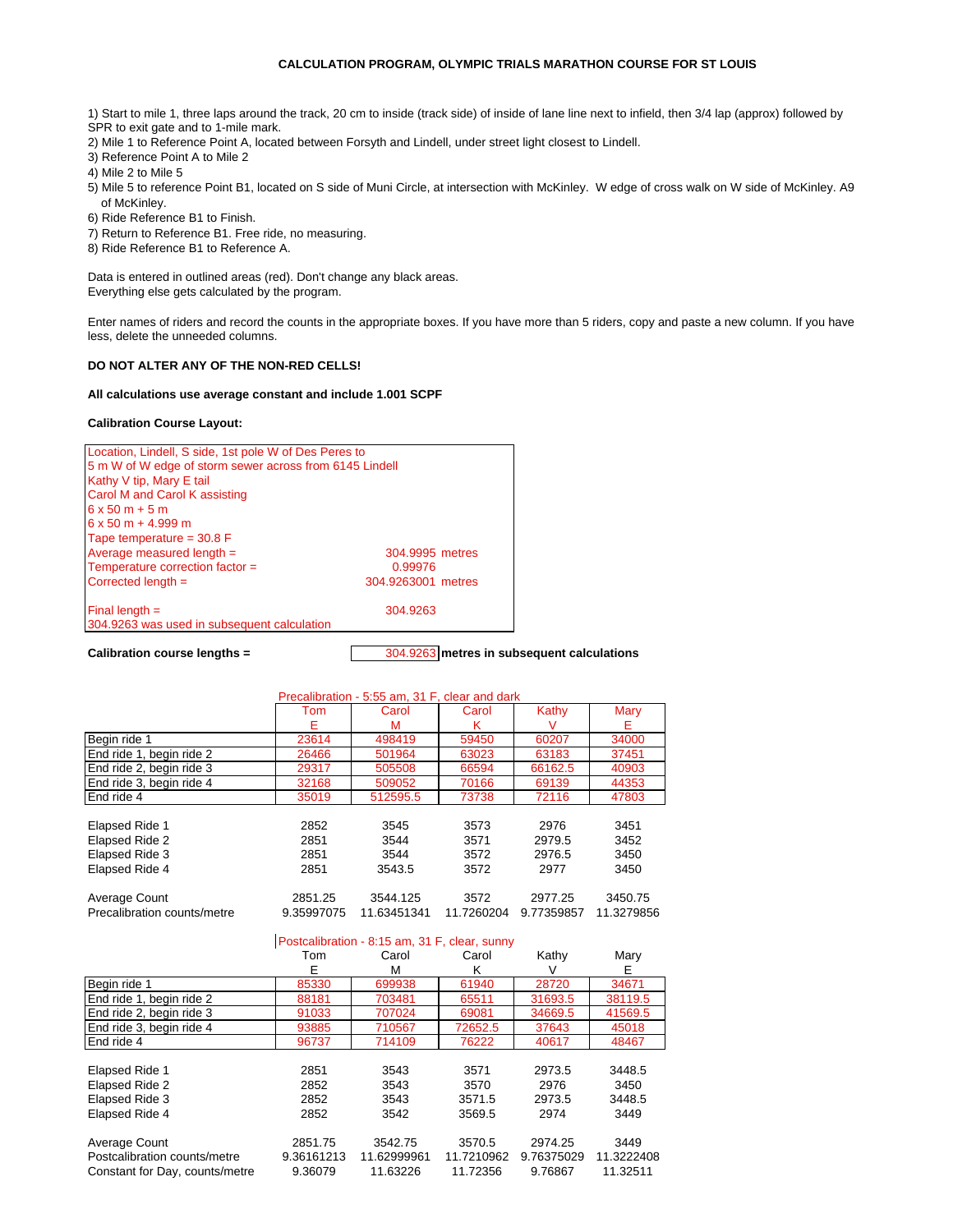#### **Counter Readings Obtained on the Course**

|              | Tom     | Carol   | Carol    | Kathy   | Mary     |
|--------------|---------|---------|----------|---------|----------|
|              | Е       | м       | κ        | v       | Е        |
|              | Counter | Counter | Counter  | Counter | Counter  |
|              | Reading | Reading | Reading  | Reading | Reading  |
| Start        | 48649   | 529588  | 90670    | 86200   | 64228    |
| Mile 1       | 63710   | 548303  | 109556   | 101893  | 82467    |
| Reference A  | 75220   | 562592  | 123962.5 | 113897  | 96383.5  |
| Mile 2       | 78774   | 567007  | 128412   | 117610  | 100681.5 |
| Mile 5       | 123962  | 623123  | 184951   | 164696  | 155290   |
| Reference B1 | 139922  | 642944  | 204932   | 181325  | 174580.5 |
| Finish       | 144239  | 648304  | 210338   | 185827  | 179798.5 |
|              |         |         |          |         |          |
| Reference B1 | 48879   | 654674  | 16315    | 90770   | 85539    |
| Reference A  | 83902   | 698161  | 60130    | 127272  | 127870.5 |

#### **Results of the Interval Measurements**

|                        | Tom<br>E      | Carol<br>М    | Carol<br>Κ    | Kathy<br>V    | Mary<br>Е     | Shortest |
|------------------------|---------------|---------------|---------------|---------------|---------------|----------|
|                        | <b>Metres</b> | <b>Metres</b> | <b>Metres</b> | <b>Metres</b> | <b>Metres</b> | Split    |
| Start                  |               |               |               |               |               |          |
| Mile 1                 | 1608.95       | 1608.89       | 1610.94       | 1606.46       | 1610.49       | 1606.46  |
| Reference A            | 1229.60       | 1228.39       | 1228.85       | 1228.83       | 1228.82       | 1228.39  |
| Mile 2                 | 379.67        | 379.55        | 379.53        | 380.09        | 379.51        | 379.51   |
| Mile 5                 | 4827.37       | 4824.17       | 4822.68       | 4820.10       | 4821.89       | 4820.10  |
| Reference B1           | 1704.98       | 1703.97       | 1704.35       | 1702.28       | 1703.34       | 1702.28  |
| Reference A            | 3741.46       | 3738.48       | 3737.35       | 3736.64       | 3737.84       | 3736.64  |
| Reference B1           |               |               |               |               |               |          |
| Finish                 | 461.18        | 460.79        | 461.12        | 460.86        | 460.75        | 460.75   |
| Start to Reference B1  | 9750.56       | 9744.97       | 9746.36       | 9737.76       | 9744.05       | 9737.76  |
| 3 Loops                | 31960.44      | 31938.52      | 31931.73      | 31917.33      | 31927.76      | 31917.33 |
| Reference B1 to Finish | 461.18        | 460.79        | 461.12        | 460.86        | 460.75        | 460.75   |

**OVERALL MEASUREMENT RESULTS**

|                                | Tom<br>Е | Carol<br>м | Carol<br>κ | Kathy    | Marv<br>E | Sum of<br>Shortest<br><b>Splits</b> |
|--------------------------------|----------|------------|------------|----------|-----------|-------------------------------------|
| Total Metres course length $=$ | 42172.18 | 42144.27   | 42139.21   | 42115.95 | 42132.56  | 42115.83                            |
| Miles to Mile 1                | 0.9998   | 0.9997     | 1.0010     | 0.9982   | 1.0007    | 0.9982                              |
| Miles to Mile 2                | 1.9997   | 1.9988     | 2.0004     | 1.9979   | 2.0001    | 1.9973                              |
| Miles to Mile 5                | 4.9993   | 4.9964     | 4.9971     | 4.9930   | 4.9963    | 4.9924                              |
| Loop Length, A20 Metres        | 10653.48 | 10646.17   | 10643.91   | 10639.11 | 10642.59  | 10638.53                            |
| Loop Length, Miles             | 6.6198   | 6.6152     | 6.6138     | 6.6108   | 6.6130    | 6.6105                              |

**Length of course without Short Course Prevention figure** 

**applied = 42214.3541 42186.4178 42181.3505 42158.0656 42174.6914 42157.9505**

# **A History of Women's Involvement in U.S. Olympic Marathon Trials Pre-Event Validation**

In 1985, Fred Lebow, of the NYRRC (New York Road Runners Club), anxious to dispel rumors about the length of the New York City Marathon Course, contacted Pete Riegel of the RRTC. Pete formed a group measurement team of the best U.S. riders that traveled to NYC from June 21-23, 1985. That team included Pete Riegel, Bob Letson, Wayne and Sally Nicoll, along with NYRRC staffers and NYC measurers Bill Noel, David Katz and Terpsie Toon. Ted Corbitt, founder of the certification program, attended the exercise but did not measure. The group laid out and measured a new NYC marathon course. The activity was reported in Measurement News #12, July 1985.

The measurement and validation was styled after the pre-validation the RRTC had completed to verify the 1984 Olympic Marathon Course in Los Angeles. As a point of information, the IAAF has utilized a procedure of course pre-validation for many years.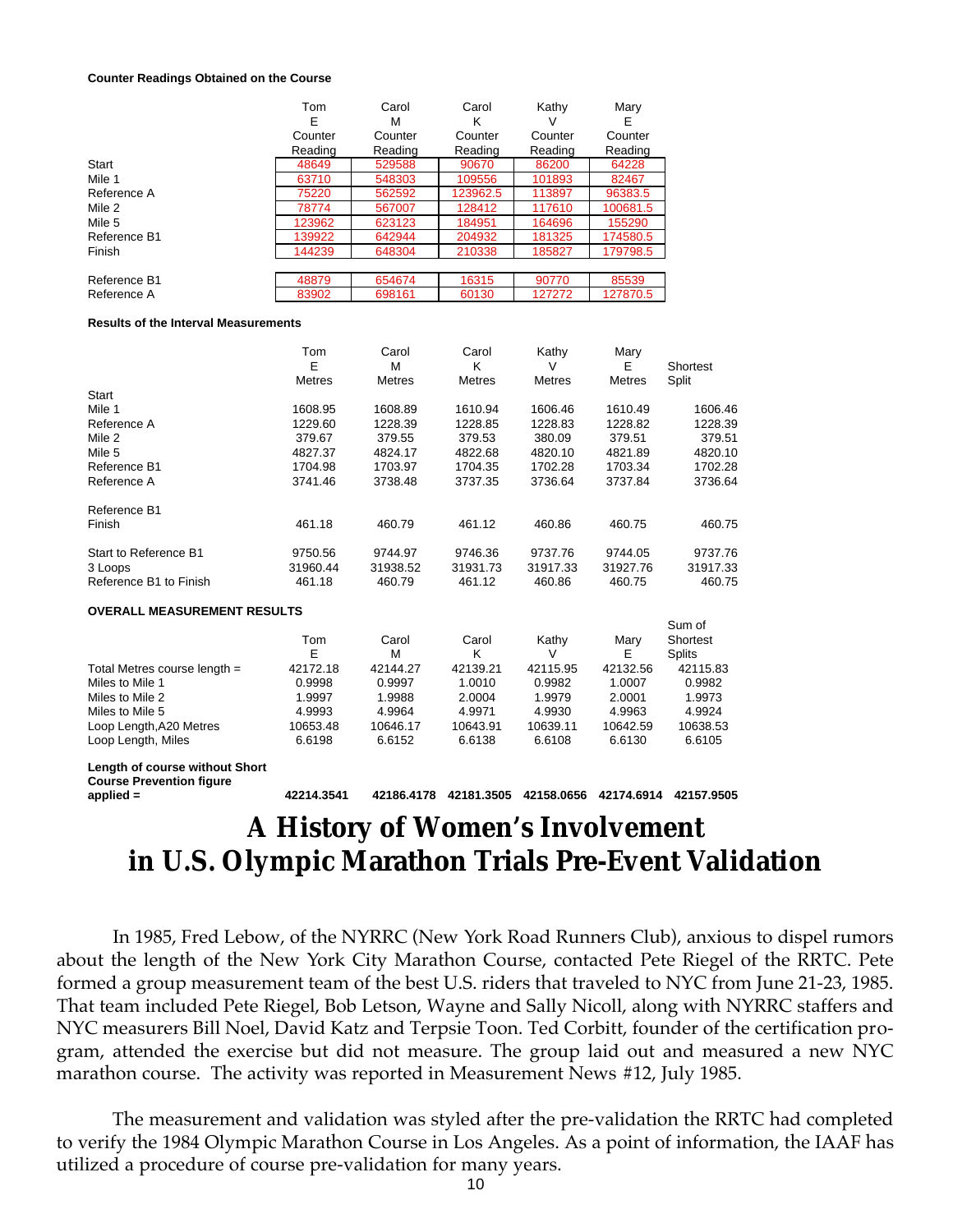So this was the fist time that a US woman had had an opportunity to measure with the men. From this exercise, Sally Nicoll hatched the idea to form an all-women's pre- validation for the 1988 Women's Olympic Trials Marathon in Pittsburgh, PA. Sally volunteered to coordinate with RRTC chair, Pete Riegel, to form an all-women's pre-validation team. This allowed the women to take full responsibility for their own event.

Pete agreed to support the concept and Sally was charged with identifying and training the team.

The 1988 Pittsburgh Marathon Trials sponsors were very supportive of the idea. WLDR chair, Julie McKinney, threw in some support along with the RRTC and the rest is history. The first women's pre-validation was a huge success. The 1988 team members were Carole Langenbach, Betsy Hughes, Susan Bascom and Amy Morss. Wayne Nicoll served as technical advisor. Sally Nicoll coordinated all aspects the pre-validation event. Bill Phelps accompanied the team on the course in place of course measurer, Mark Courtney.

Sally spearheaded the women's team again for the 1992 Marathon Trials course in Houston. The team of riders included Amy Morss, Betsy Hughes, Carole Langenbach, Elizabeth Longton supported by Sally Nicoll. Mary Ann and Tom McBrayer, the course measurer, served as local hosts and technical advisors. The crew came up with the idea to include a Trials qualified athlete, so Carol McLatchie was asked to ride with the women's team. Carol did not use a Jones Counter, rode at the back of the team and learned first hand what is involved in course validation. Again, this was a special event for all involved.

Four years later, Sally passed the baton to Carol McLatchie to organize and continue with the Women's Marathon Trials pre-validation. Amy Morss, the only female state certifier (New York), helped recruit the women's team and manage the technical aspects of the pre-validation for the 1996 Trials in Columbia, SC. The team included Amy Morss, Betsy Hughes, Elizabeth Longton and Carol McLatchie, riding as athlete representative.

Amy and Carol again recruited for the validation exercise for the 2000 Marathon Trials for a return to Columbia, SC. The team for the 2000 Trials included Amy Morss, Karen Gerweck, Carol Kane, Kathy Vierzba and Carol McLatchie. Local athletes were recruited to ride with the women's team: Janis Addison, a qualified Trials athlete and Holly (Hargroder) Ortland, local athlete and Carolina Marathon organizer.

For the 2004 Trials in St. Louis the women recruited were Carol Kane, Kathy Vierzba, Mary Edwards and Carol McLatchie. Bill Glauz, Kansas/Missouri state certifier, traveled across Missouri to assist the team.

A note of recognition to the course measurers of the Trials Marathon courses. They have usually ridden to lead the women's validation team—-providing valuable insight in the shortest possible route for course validation. Experience has showed these men to be helpful, dedicated, and fun individuals. Hats off to all Women's Trials Course Measurers: 1988- Mark Courtney, 1992- Tom McBrayer, 1996 & 2000- Ed Prytherch and 2004- Tom Eckelman.

Submitted by Sally Nicoll & Carol McLatchie Fact checked by Pete Riegel (February 2004)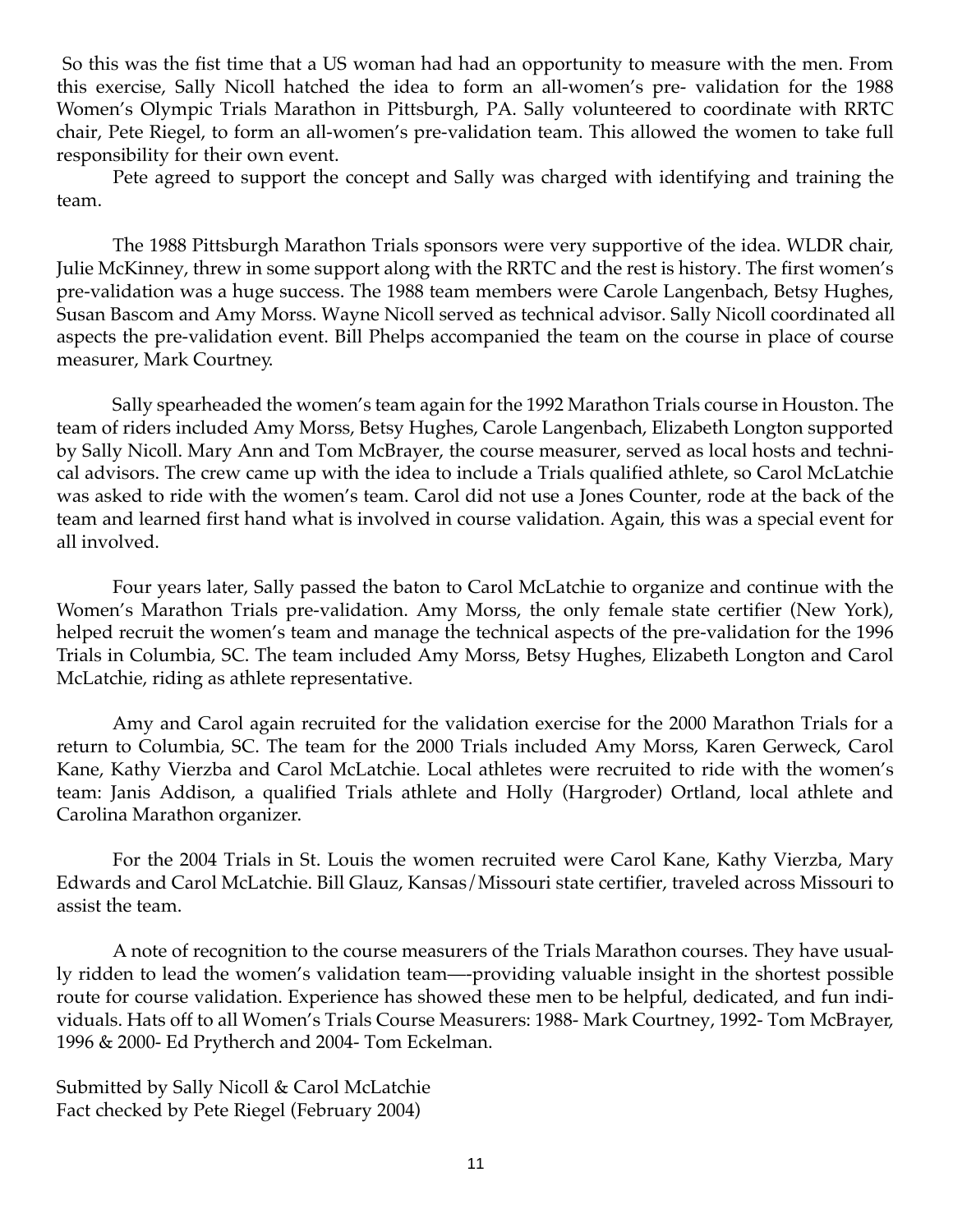#### **USATF/RRTC CERTIFIED COURSE LIST New Entries, January - February 2004**

| DISTANCE                | <b>COURSE ID</b>           |        | <b>STA LOCATION</b>                  | <b>COURSE NAME/RACE</b>                                                | m/km       | pct                              |         | <b>DROP SEP MEASURER</b> |     | <b>REPLACES</b>            |
|-------------------------|----------------------------|--------|--------------------------------------|------------------------------------------------------------------------|------------|----------------------------------|---------|--------------------------|-----|----------------------------|
| 42.195 km               | AL 03032 JD                | A      | Huntsville                           | Rocket City Marathon                                                   | 0.0        | 1                                | J       | DeHaye                   |     | AL 94013 JD                |
| 42.195 km               | AL 03033 JD                | A      | Mobile                               | First Light Marathon                                                   | 0.0        | 1                                | L       | <b>Mattics</b>           | AL  | 02014 JD                   |
| 42.195 km               | AL 03034 JD                | A      | Birmingham                           | Mercedes Marathon                                                      | -0.1       | $\mathbf{1}$                     | R       | Melanson                 | AI  | 03004 JD                   |
| 21.0975 km              | AL 03035 JD                | A      | Birmingham                           | Mercedes Half Marathon                                                 | -0.1       | $\overline{2}$                   | R       | Melanson                 | AI  | 03005 JD                   |
| 5 km                    | AL 03036 JD                | A      | Mobile                               | Joe Cain Classic                                                       | 0.0        | $\mathbf{1}$                     | J       | Bowie                    |     |                            |
| 21.0975 km              | AL 03037 JD                | A      | Auburn                               | Auburn Classic Half Marathon                                           | 0.0        | 0                                | D       | Underwood                |     |                            |
| 5 km                    | AL 04001 JD                | A      | Huntsville                           | Cotton Row 5k Run                                                      | 0.1        | $\mathbf{1}$                     | J       | DeHaye                   |     | AL 02004 JD                |
| 10 km                   | AL 04002 JD                | A<br>A | Huntsville                           | Cotton Row 10k Run                                                     | 0.1        | 2<br>$\mathbf{1}$                | J<br>D  | DeHaye<br>Underwood      |     | AL 02005 JD                |
| 10 km                   | AL 04003 JD                |        | Auburn                               | Love Your Heart 10k - Course II                                        | 0.0        |                                  |         |                          |     | AL 03003 JD                |
| 21.0975 km              | AZ 04001 GAN               | A      | Phoenix                              | Rock & Roll Arizona Half Marathon                                      | 0.1        | 73                               | J       | Galope                   |     | AZ 03017 GAN               |
| 21.0975 km              | CA 04001 RS                | A      | Healdsburg                           | Healdsburg Community H-MAR                                             | 0.0        | 0                                | D       | Thurston                 |     |                            |
| 5 km                    | CA 04002 RS                | A      | Healdsburg                           | Healdsburg Community 5k Run                                            | 0.0        | 0                                | D       | Thurston                 |     |                            |
| 5 km                    | CA 04003 RS                | A      | Los Angeles                          | Emerald Nuts 5km Run/Walk                                              | 0.0        | 3                                | R       | Scardera                 |     |                            |
| 42.195 km<br>21.0975 km | CA 04004 RS<br>CA 04005 RS | A<br>A | Huntington Beach<br>Huntington Beach | 2005 Pacific Shoreline Marathon<br>2004 Pacific Shoreline HalfMarathon | 0.0<br>0.0 | 0<br>0                           | R<br>R  | Scardera<br>Scardera     |     | CA 03001 RS<br>CA 03002 RS |
| 5 km                    | CA 04006 RS                | A      | Huntington Beach                     | 2004 Pacific Shoreline 5km                                             | 0.0        | 0                                | R       | Scardera                 |     |                            |
| 12 km                   | CA 04007 RS                | A      | Rocklin                              | Rocklin's Run for the Gold 12km                                        | 0.4        | 1                                | D       | Thurston                 |     |                            |
| 5 km                    | CA 04008 RS                | A      | Rocklin                              | Rocklin's Run for the Gold 5km                                         | 0.4        | $\overline{2}$                   | D       | Thurston                 |     |                            |
| 10 km                   | CA 04009 RS                | A      | Irvine                               | PCRF Reaching for the Cure 10km                                        | 0.0        | 0                                | R       | Scardera                 |     |                            |
| 21.0975 km              | CO 03027 DP                | A      | <b>Estes Park</b>                    | <b>Estes Park Half Marathon</b>                                        | -0.1       | 2                                | м       | Moore                    |     |                            |
| 21.0975 km              | CO 03028 DP                | A      |                                      | Cherry Creek ST. Prk. Make A Wish Half Marathon                        | 1.1        | 3                                | P       | Tanui                    |     |                            |
| 10 km                   | DC 03003 JS                | A      | Washington                           | Veteran's Day 10k                                                      | 0.0        | 0                                | J       | Sissala                  |     |                            |
| 10 km                   | DC 03043 RT                | A      | Washington                           | Jingle Bell Run (10K)                                                  | 0.0        | 0                                | R       | Thurston                 |     |                            |
| 5 km                    | DC 03044 RT                | A      | Washington                           | Jingle Bell Run 5k                                                     | 0.0        | 0                                | R       | Thurston                 |     |                            |
| 42.195 km               | DE 03001 LMB               | A      | Wilmington                           | Dri-Release Delaware Marathon                                          | 0.0        | 0                                | D       | White                    |     |                            |
| 5 km                    | FL 03049 DL                | A      | Daytona Beach                        | Automall Fall Festival 5k                                              | 0.0        | 2                                | F.      | Diego                    |     |                            |
| 5 km                    | FL 03050 DL                | A      | Ft. Lauderdale                       | Maroone Rotary 5k                                                      | 0.0        | $\mathbf{1}$                     | G       | Witkowski                |     |                            |
| 5 km                    | FL 03052 DL                | A      | Rockledge                            | Rockledge 5k Winter Blast                                              | 0.0        | 0                                | J       | Morgan                   |     |                            |
| 8.5 km                  | FL 03053 DL                | A      | Weston                               | 8.5k Red Cross Run                                                     | 0.0        | $\mathbf{1}$                     | G       | Witkowski                |     |                            |
| 5 km                    | FL 03054 DL                | A      | Pompano Beach                        | MLK Jr. Memorial 5k                                                    | 0.0        | 3                                | G       | Witkowski                |     |                            |
| 21.0975 km              | FL 03055 DL                | A      | Madiera/Largo                        | Florida Gulf Beaches Halfathon                                         | 0.0        | 61                               | C       | Lauber                   |     | FL 01054 DL                |
| 5 km                    | FL 03056 DL                | A      | <b>Belleair</b>                      | Run for the Rec                                                        | $-0.2$     | $\overline{2}$<br>$\overline{2}$ | Е<br>T. | McDowell<br>Ward         |     |                            |
| 42.195 km<br>42.195 km  | FL 04002 DL<br>FL 04003 DL | A<br>A | Lake Buena Vista<br>Tampa            | Walt Disney World Marathon<br>HOPS by Tampa Bay Marathon               | 0.0<br>0.0 | $\overline{\mathbf{c}}$          | T.      | Ward                     |     |                            |
| 5 km                    | FL 04004 DL                | A      | Ft. Lauderdale                       | 17th St. Causeway Bridge 5k                                            | 0.0        | $\mathbf 0$                      | G       | Witkowski                |     |                            |
| 10 km                   | FL 04007 DL                | A      | Petersburg Beach                     | St. Pete Beach Classic 10k                                             | 0.0        | 0                                | A       | Johnson                  |     |                            |
| 5 km                    | FL 04008 DL                | Α      | Petersburg Beach                     | St. Pete Beach Classic 5k                                              | 0.0        | 1                                | A       | Johnson                  |     |                            |
| 5 km                    | FL 04009 DL                | A      | Tampa                                | May Day 5k                                                             | 0.0        | 0                                | J       | Fernandez                |     |                            |
| 10 km                   | GA 03015 WC                |        | A Augusta                            | WJBF News Channel 6 Turkey Trot                                        | $0.0\,$    | $\Omega$                         |         | T Crute                  |     | GA 03009 WC                |
| 5 km                    | GA 04001 WC                | A      | Lithonia                             | Heart - to - Heart 5k Run/Walk                                         | 3.8        | 56                               | Α       | Watson                   |     |                            |
| Cal                     | GA 04002 WC                | A      | Lithonia                             | Dogwood Rd. 1000 meter Calibratior                                     | 0.0        | 100                              | Α       | Watson                   |     |                            |
| Cal                     | GA 04003 WC                | Α      | Newnan                               | Oak Hill Cemetery 1000 ft.                                             | 0.0        | 100                              | W       | Cornwell                 |     |                            |
| 10 km                   | GA 04004 WC                | Α      | Newnan                               | Run for Angels                                                         | 0.0        | 1                                | W       | Cornwell                 |     |                            |
| 42.195 km               | GA 04005 WC                | A      | Savannah                             | <b>Tybee Marathon</b>                                                  | 0.0        | 0                                | R       | <b>Boyette</b>           |     | GA 01011 WC                |
| 11 mi                   | IA 03018 MF                | A      | Ames                                 | Army Eleven Miler                                                      | $-0.2$     | 8                                | D       | <b>Bryner</b>            |     |                            |
| 5 mi                    | IL 03101 JW                | A      | Channahon                            | Frosty 5 Mile                                                          | 0.0        | 5                                | С       | Hinde                    |     |                            |
| 5 km                    | IL 03116 JW                | A      | <b>Downers Grove</b>                 | Indian Boundary YMCA 5k                                                | 0.0        | 4                                | С       | Hinde                    | IL. | 01031 JW                   |
| 10 km                   | IL 03117 JW                | A      | Downers Grove                        | Indian Boundary YMCA 10k                                               | 0.0        | 2                                | С       | Hinde                    |     |                            |
| 10 mi                   | IL 03119 JW                | A      | Naperville                           | Spring Ahead 10 Mile Trail Run                                         | 0.0        | 0                                | J       | Wight                    |     |                            |
| 5 km                    | IL 03120 JW                | A      | Northbrook                           | Lew Blond Memorial 5k                                                  | 0.0        | 2                                | С       | Hinde                    | IL. | 01001 JW                   |
| 5 km<br>8 km            | IL 03121 JW<br>IL 04001 JW | A      | Elmhurst<br>Chicago                  | Joe Newton 5k<br>Wolf Lake 8k                                          | 0.0<br>0.0 | 1<br>0                           | С<br>С  | Hinde<br>Hinde           | IL  | 02005 JW                   |
|                         |                            | A      |                                      |                                                                        |            |                                  |         |                          |     |                            |
| 5 km                    | IN 04001 MW                | A      | Indianapolis                         | 500 Festival Training Series 5k                                        | 0.0        | 0                                | J       | Sauer                    |     |                            |
| 10 km                   | IN 04002 MW                | A      | Indianapolis                         | 500 Festival Training Series 10k                                       | 0.0        | 0                                | J       | Sauer                    |     |                            |
| 21.0975 km              | IN 04003 MW                | A      | Indianapolis                         | Indianapolis Life 500 Mini-Marathon                                    | 0.1        | $\overline{2}$                   | J       | Sauer                    | IN  | 03026 JW                   |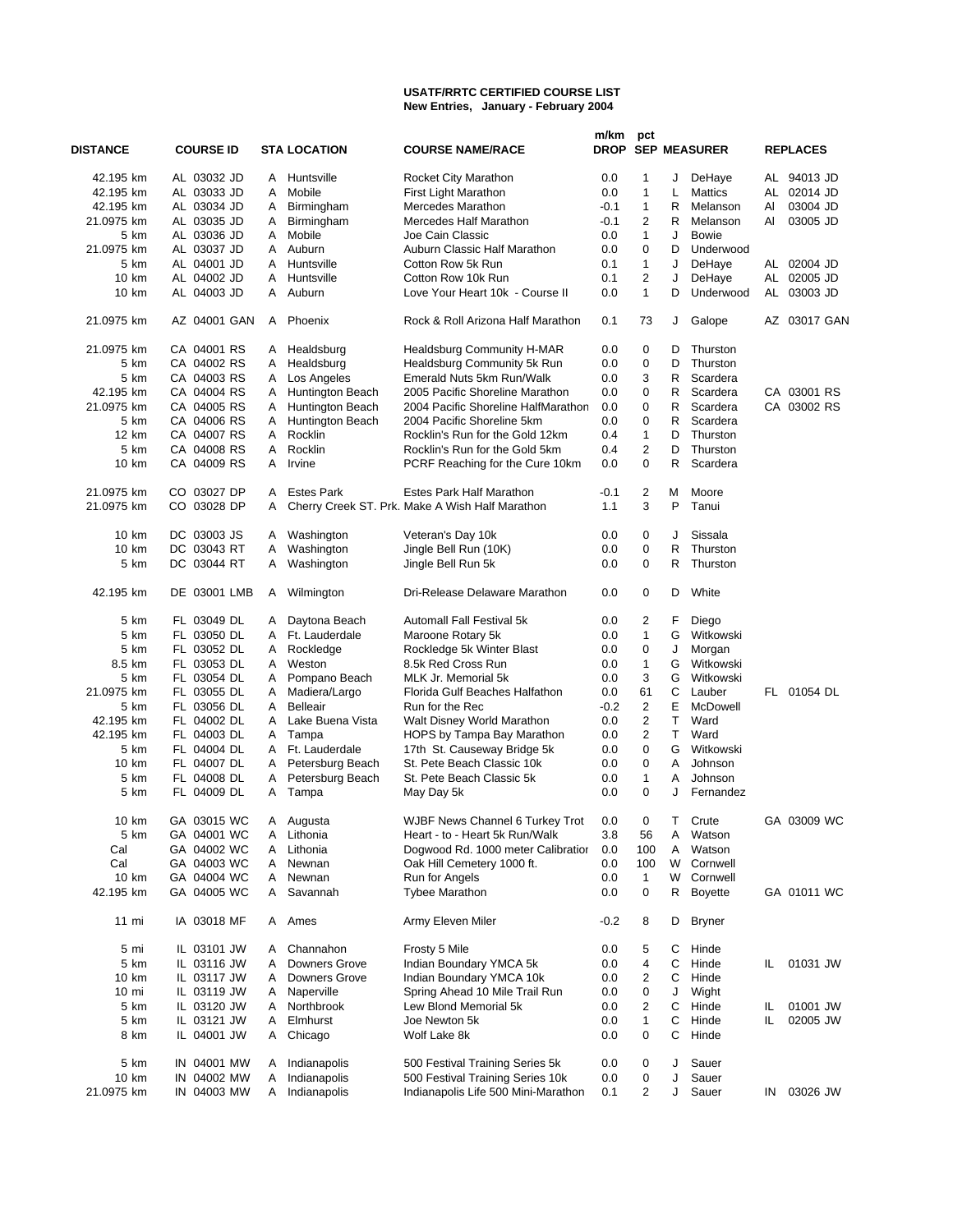| <b>DISTANCE</b> | <b>COURSE ID</b>           |        | <b>STA LOCATION</b>        | <b>COURSE NAME/RACE</b>                                  | m/km          | pct               |              | <b>DROP SEP MEASURER</b> |    | <b>REPLACES</b> |
|-----------------|----------------------------|--------|----------------------------|----------------------------------------------------------|---------------|-------------------|--------------|--------------------------|----|-----------------|
| 5 km            | KS 03057 BG                | A      | Wichita                    | <b>Frosty Five</b>                                       | 0.0           | 3                 | L.           | Richardson               |    |                 |
| 2 km            | KS 03058 BG                | A      | <b>Overland Park</b>       | Corporate Woods                                          | 0.0           | $\mathbf 0$       | W            | Armbrust                 |    |                 |
| 1 km            | KS 03059 BG                | A      | <b>Overland Park</b>       | Corporate Woods                                          | 0.0           | 40                | W            | Armbrust                 |    |                 |
| 42.195 km       | LA 04001 JF                | A      | New Orleans                | Nokia Sugar Bowl Mardi Gras                              | 0.0           | 1                 | С            | George                   |    | LA 03001 JF     |
| 10 km           | LA 04002 JF                | A      | Slidell                    | Camellia City Classic                                    | 0.0           | 0                 | С            | George                   |    |                 |
| 0.1885 mi       | MA 03023 RN                | A      | Lowell                     | La Lacheur Park Finish Loop                              | 0.0           | 15                | S            | Vaitones                 |    |                 |
| 10 km           | MA 03024 RN                | A      | Lowell                     | Bay State Marathon 10k                                   | 0.4           | 5                 | S            | Vaitones                 |    |                 |
| 21.0975 km      | MA 03025 RN                | A      | Lowell                     | Bay State Half Marathon                                  | 0.1           | $\overline{4}$    | S            | Vaitones                 |    |                 |
| 42.195 km       | MA 03026 RN                | A      | Lowell                     | Bay State Marathon 10k                                   | 0.1           | 3                 | S            | Vaitones                 |    |                 |
| Cal<br>5 km     | MA 03027 RN<br>MA 03028 RN | A<br>A | Belmont<br><b>Belmont</b>  | Belmont Concord Ave 1067.5 ft.<br>Brendan's Home Run     | 0.0<br>0.0    | 100<br>0          | C<br>C       | Grant<br>Grant           |    |                 |
| 5 km            | MA 03029 RN                | A      | Wakefield                  | Run for All Ages 5k                                      | $-0.4$        | 7                 | J            | Kuo                      |    |                 |
| Cal             | MA 03030 RN                | A      | Wakefield                  | Quannapowitt 1000 ft. Calibration                        | 0.0           | 100               | J            | Kuo                      |    |                 |
| 5 km            | MA 03031 RN                | A      | <b>Boston</b>              | Boston Volvo 5k                                          | 0.1           | 2                 | S            | Vaitones                 |    |                 |
| 5 mi            | ME 04001 RF                | A      | Kennebunkport              | <b>Presidential 5 Miler</b>                              | 0.0           | 0                 | R            | Fitzpatrick              |    | ME 92003 WN     |
| Cal             | ME 04002 RF                | A      | Kennebunkport              | West Ave Quarter Mile Calibration                        | 0.0           | 100               | R            | Fitzpatrick              |    | ME 94001 WN     |
| 5 km            | MI 03025 SH                | A      | <b>Grand Rapids</b>        | Calvin College Spring Classic                            | 0.0           | 4                 | R            | Dewey                    | MI | 00009 SH        |
| 5 km            | MI 03026 SH                | Α      | Troy                       | Reindeer Run                                             | $-0.2$        | 2                 | S            | Hubbard                  |    |                 |
| 5 km            | MI 03027 SH                | A      | <b>Belmont</b>             | Run A Mile For A Smile                                   | 0.0           | 3                 | R            | Dewey                    |    |                 |
| 5 km            | MN 03044 RR                | A      | Edina                      | Winter Waddle                                            | 0.0           | $\mathbf{1}$      | D            | Wright                   |    |                 |
| Cal             | MO 03051 BG                | A      | Springfield                | South King's Ave 99.83 ft.                               | 0.0           | 100               | R            | Johnson                  |    |                 |
| Cal             | MO 04001 BG                | Α      | St. Louis                  | Lindell 3000 meter calibration                           | 0.0           | 100               | в            | Glauz                    |    |                 |
| 4 mi            | MO 04002 BG                | A      | <b>Kansas City</b>         | Westport St. Patrick's                                   | 0.0           | 1                 | L            | Joline                   |    |                 |
| 42.195 km       | NC 03053 PH                | A      | Hickory                    | <b>Foothills Marathon</b>                                | 0.1           | 0                 | т            | Rhodes                   |    |                 |
| 5 km            | NC 03055 PH                | A      | Greensboro                 | County Park 5k                                           | $-37$         | 1                 | P            | Hronjak                  |    |                 |
| 5 km            | NC 03056 PH<br>NC 03057 PH | A      | Charlotte                  | Twin to Twin 5k                                          | 0.0           | 0<br>$\mathbf{1}$ | D<br>D       | Joffe<br>Joffe           |    |                 |
| 5 km<br>5 km    | NC 03058 PH                | A<br>Α | Weddington<br>Cary         | Band Together 5k & Fun Run<br>RITNY 5k                   | 0.0<br>0.0    | $\mathbf{1}$      | P            | Hronjak                  |    | NC 01071 PH     |
| 42.195 km       | NC 03059 PH                | A      | Charlotte                  | <b>Charlotte Observer Marathon</b>                       | 0.3           | $\overline{2}$    | $\mathsf{T}$ | Rhodes                   |    | NC 03002 PH     |
| Cal             | NC 04001 PH                | A      | Salisbury                  | Lanz Street 1000 ft. Calibration                         | 0.0           | 100               | D            | White                    |    |                 |
| 8 km            | NC 04002 PH                | A      | Salisbury                  | Winter Flight Road race                                  | 0.4           | 1                 | D            | White                    |    | NC 03005 PH     |
| 20 km           | NC 04003 PH                | A      | Durham                     | Coach Bubba's Heart & Sole 20k                           | 0.6           | 3                 | D            | Forbis                   |    |                 |
| 4 mi            | NC 04004 PH                | A      | Durham                     | Coach Bubba's Heart & Sole 4 Mile                        | 1.8           | 9                 | D            | Forbis                   |    |                 |
| 10 mi           | NC 04005 PH                | A      | Ft. Bragg                  | Army Birthday 10 - Miler                                 | 0.3           | 2                 | P            | Hronjak                  |    | NC 97019 PH     |
| 5 km            | NC 04006 PH                | A      | Washington                 | Young Run for Life                                       | 0.0           | 0                 | P            | Hronjak                  |    | NC 99030 PH     |
| 10 km<br>8 km   | NC 04008 PH<br>NC 04008 PH | Α<br>Α | Raleigh<br>Raleigh         | Wakefield Kiwanis Club 10k<br>Wakefield Kiwanis Club 10k | $-0.9$<br>0.6 | 0<br>10           | N<br>N       | Wood<br>Wood             |    |                 |
| 5 km            | NC 04008 PH                | Α      | Raleigh                    | Wakefield Kiwanis Club 10k                               | 2.5           | 44                | N            | Wood                     |    |                 |
| Cal             | NC 04009 PH                |        | A Raleigh                  | Ray Road 400 meters                                      | 0.0           | 100               |              | N Wood                   |    |                 |
| 10 km           | NC 04010 PH                |        | A Durham                   | Coach Bubba's 20km- 12km split                           | 0.7           | 33                |              | N Wood                   |    |                 |
| 21.0975 km      | NH 03058 AM                | A      | Rock Hill                  | Celebrate Life Half Marathon                             | 0.0           | 0                 | В            | Cavanagh                 |    |                 |
| 5 km            | NJ 03024 LMB               | A      | Elizabeth                  | Fallen Heroes 5k                                         | 0.6           | 32                | P            | Hess                     |    |                 |
| 5 km            | NJ 03029 LMB               | A      | <b>Convent Station</b>     | Safe Dating 5k                                           | $-1.8$        | 3                 | P            | Hess                     |    |                 |
| 5 mi            | NJ 03030 LMB               | A      | <b>Atlantic Highlands</b>  | Atlantic Highlands 5 Mile                                | $-0.3$        | 5                 | P            | Hess                     |    |                 |
| 5 mi            | NJ 03032 LMB               | A      | Rahay                      | Run Goose Run 5 Mile                                     | 0.0           | 4                 | L            | Baldasari                |    |                 |
| 42.195 km       | NY 03020 AM<br>NY 03051 AM | A      | <b>Buffalo</b>             | Nissan Buffalo Marathon                                  | 0.0           | 1                 | J            | Grandits                 |    | NY 02019 AM     |
| 5 km<br>5 km    | NY 03056 AM                | A      | New York<br><b>Buffalo</b> | Stop Global Warming 5k<br>Bob Ivory Run                  | 0.0<br>0.0    | 0<br>4            | P<br>J       | Hess<br>John             |    |                 |
| Cal             | NY 03057 AM                | A<br>A | Farmington                 | Farmington Cty Rd.28 2640.05 ft. Ca                      | 0.0           | 100               | D            | Freeland                 |    | NY 88007 WN     |
| 5 mi            | NY 04001 AM                | A      | New York                   | NYRRC Fred Lebow 5 Miler                                 | 0.0           | 1                 | P            | Hess                     |    |                 |
| 10 mi           | NY 04002 AM                | A      | New York                   | NYRRC Frostbite 10 Miler                                 | 0.0           | 1                 | P            | Hess                     |    |                 |
| 5 km            | OH 04001 PR                | A      | Columbus                   | Arnold 5k Pump and Run                                   | 0.0           | 3                 | P            | Riegel                   |    | OH 03004 PR     |
| Cal             | OH 04003 PR                | A      | Westerville                | Gentlewind Drive 1000 ft.                                | 0.0           | 100               | P            | Riegel                   |    |                 |
| 5 km            | OH 04004 PR                | A      | Columbus                   | Race for the Cure                                        | 0.6           | 9                 | P            | Riegel                   |    | OH 03008 PR     |
| 5 km            | OH 04008 PR                | A      | Dublin                     | Financial Freedom 5k                                     | 0.6           | 8                 | P            | Riegel                   |    |                 |
| 1 mi            | OH 04007 PR                | A      | Columbus                   | The Miracle Mile                                         | 0.0           | 0                 | P            | Riegel                   |    |                 |
| 5 mi            | OK 04001 BB                |        | A Edmond                   | Frigid 5 - 2004                                          | $-0.1$        | 0                 |              | G Lafarlette             |    |                 |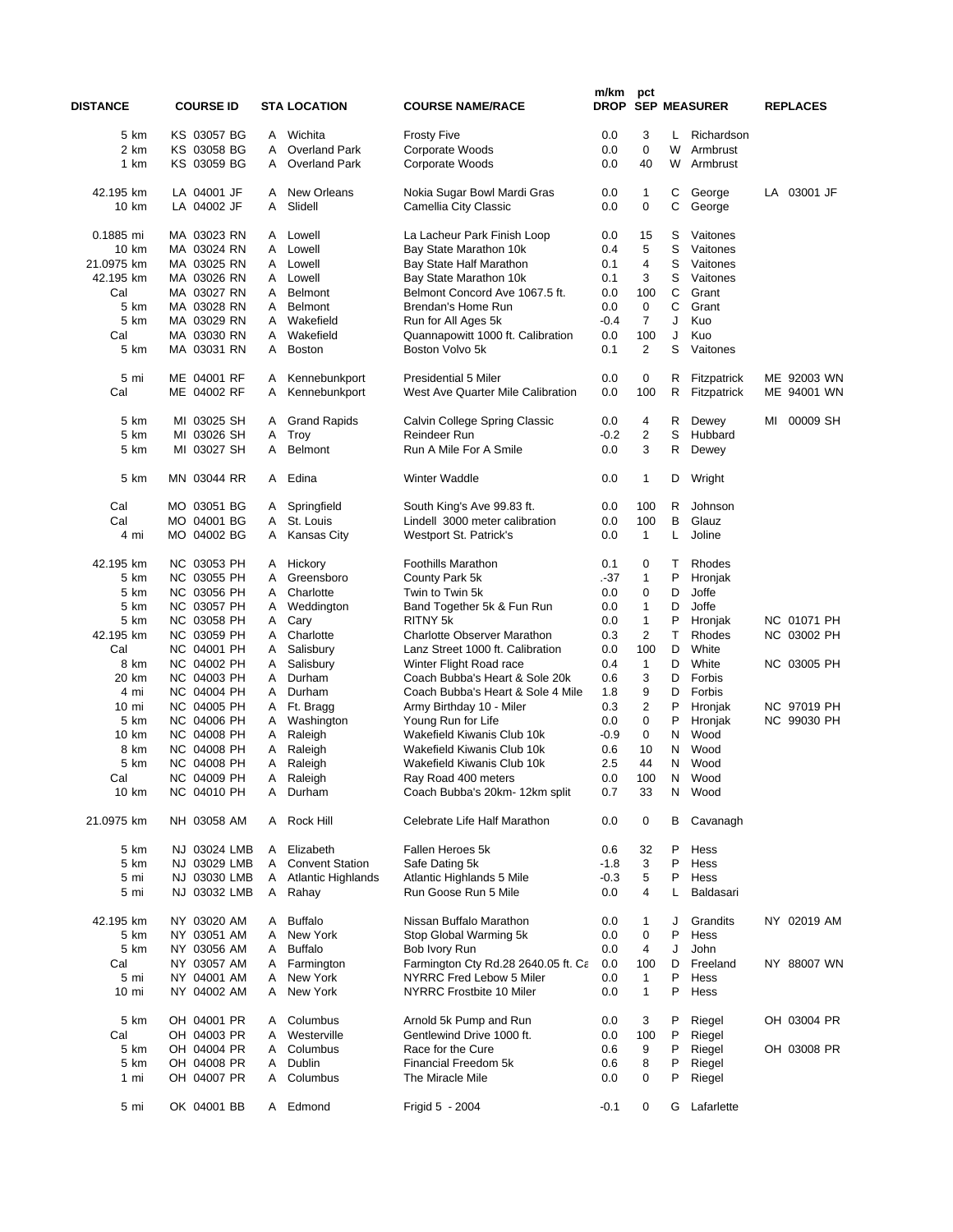| <b>DISTANCE</b>         | <b>COURSE ID</b>             |        | <b>STA LOCATION</b>           | <b>COURSE NAME/RACE</b>                                              | m/km       | pct               |             | DROP SEP MEASURER     | <b>REPLACES</b> |
|-------------------------|------------------------------|--------|-------------------------------|----------------------------------------------------------------------|------------|-------------------|-------------|-----------------------|-----------------|
| 5 km                    | PA 04001 WB                  | A      | Swarthmore                    | Habitat for Humanity 5km II                                          | 0.4        | 4                 | В           | <b>Belleville</b>     |                 |
| 10 km                   | PUR 04002 PR                 |        | A Toa Baja                    | La Ruta del Encanto 10k                                              | 0.2        | 13                | P           | Zapata                |                 |
| 5 km                    | PUR 04005 PR                 | A      | San Juan                      | World's Best 10k - 5km split                                         | 0.6        | 21                | Ρ           | Zapata                |                 |
| 8 km                    | PUR 04006 PR                 | A      | San Juan                      | World's Best 10k -85km split                                         | $-1.4$     | 22                | P           | Zapata                |                 |
| 5 km<br>5 km            | RI 03006 RN<br>RI 03007 RN   | A<br>A | South Kingstown<br>Providence | Chiller Chase 5k<br>Jingle Bell Run & Chili Walk                     | 0.0<br>0.0 | 1<br>3            | R<br>R      | Nelson<br>Nelson      |                 |
| 10 km                   | SC 03025 BS                  | A      | <b>Hilton Head</b>            | Hargray Hilton Head Bridge Run                                       | 0.0        | 0                 | С           | Magera                | SC 96036 BS     |
| 5 km                    | SC 03026 BS                  | A      | Columbia                      | Get to the Green 5k                                                  | $-1.0$     | 12                | S           | <b>Blane</b>          |                 |
| 8 km<br>5 km            | SC 04001 BS<br>SC 04002 BS   | A<br>A | Laurens<br>Manning            | Main St Laurens Little River Bridge<br>Lake Marion Dam Run           | 0.0<br>0.0 | 0<br>0            | D<br>S      | White<br><b>Blake</b> |                 |
| 10 km                   | SC 04003 BS                  | A      | Manning                       | Lake Marion Dam Run                                                  | 0.0        | 0                 | S           | <b>Blake</b>          |                 |
| 10 km                   | SC 04004 BS                  | A      | Surfside Beach                | Surfside Beach 10k Road Race                                         | 0.0        | 0                 | D           | White                 |                 |
| 5 km                    | SC 04005 BS                  | A      | Easley                        | Trek for Tech 5k                                                     | 0.0        | 2                 | W           | Terry                 |                 |
| 21.0975 km              | SC 04006 BS                  | Α      | <b>Hilton Head</b>            | Hilton Head Half Marathon                                            | 0.1        | 1                 | С           | Magera                |                 |
| 5 km                    | SC 04007 BS                  | A      | Myrtle Beach                  | Myrtle Beach 5k                                                      | 0.0        | 20                | D           | White                 |                 |
| 10 km                   | TN 03013 DJR                 | A      | Franklin                      | Habitrot 10k                                                         | 0.0        | 0                 | J           | Zeigler               |                 |
| 5 km                    | TN 03014 DJR                 | A      | Franklin                      | Habitrot 5k                                                          | 0.0        | 0                 | J           | Zeigler               |                 |
| 8 km                    | TN 03015 DJR                 | A      | Knoxville                     | Autumnfest/ Riverside 8k                                             | 0.1        | 1                 | Α           | Morgan                |                 |
| 21.0975 km<br>42.195 km | TN 03016 DJR<br>TN 03017 DJR | A<br>A | Memphis<br>Memphis            | St. Jude Memphis Half Marathon<br>St. Jude Memphis Marathon          | 0.4<br>0.2 | 1<br>$\mathbf{1}$ | R<br>R      | McCrarey<br>McCrarey  |                 |
| 5 km                    | TN 03018 DJR                 | A      | Nashville                     | <b>Resolution Run 5k</b>                                             | $-0.2$     | 3                 | J           | Zeigler               |                 |
| 5 km                    | TN 03019 DJR                 | A      | Nashville                     | Friends & Kin - Partners 5k                                          | 0.0        | 0                 | j           | Zeigler               |                 |
| 15 km                   | TN 03020 DJR                 | A      | Walland                       | Millhouse Classic 15k                                                | 0.0        | 0                 | A           | Morgan                | TN 94013 RH     |
| 5 km                    | TN 03021 DJR                 | A      | Knoxville                     | Turkey Trot 5k                                                       | -0.4       | 3                 | Α           | Morgan                |                 |
| 8 km                    | TN 03022 DJR                 | A      | Memphis                       | Moore Road 8k                                                        | -0.1       | 1                 | R           | Hunter                |                 |
| 5 km                    | TN 03023 DJR                 | A      | Kingsport                     | Sugar Free 5k Dash                                                   | 0.3        | 3                 | м           | Studholme             |                 |
| 10 km                   | TN 04001 DJR                 | A      | Lebanon                       | Speedway 10k                                                         | -0.2       | $\overline{2}$    | J           | Zeigler               |                 |
| 5 km<br>5 km            | TN 04002 DJR<br>TN 04003 DJR | Α<br>A | Nashville<br>Johnson City     | Running to Beat the Blues 5k<br>Take Back the Night 5k               | 0.0<br>0.2 | 0<br>4            | J<br>М      | Zeigler<br>Studholme  |                 |
| 5 km                    | TX 03111 ETM                 | A      | Leakey                        | Leakey 5k                                                            | 0.0        | 0                 | R           | Soler                 |                 |
| 5 mi                    | TX 03112 ETM                 | Α      | Dallas                        | New Year's 5-Mile Run                                                | 0.0        | 1                 | K.          | Ashby                 | TX 98117 ETM    |
| 5 km                    | TX 04001 JF                  | A      | Austin                        | Mini Moto 5k                                                         | 0.0        | 1                 | J           | Ferguson              |                 |
| 10 km<br>Cal            | TX 04001 ETM                 | A      | Houston                       | Bayou City Classic 2003<br>UT Pan AM 5th ave. 1000 ft.               | 0.0<br>0.0 | 3<br>100          | E<br>В      | McBrayer<br>Grass     | TX 03001 ETM    |
| 5 km                    | TX 04001 WG<br>TX 04002 ETM  | A<br>A | Edinburg<br>Friendswood       | Friendswood Methodist 5k                                             | 0.0        | 2                 | W           | Vanderbrink           |                 |
| Cal                     | TX 04002 WG                  | A      | McAllen                       | 7100 N29th Street 1000 ft.                                           | 0.0        | 100               | в           | Grass                 |                 |
| 5 km                    | TX 04002 JF                  | A      | Austin                        | The Texas 5, Independence Day Ru                                     | 0.0        | 0                 | J           | Ferguson              |                 |
| 5 km                    | TX 04003 ETM                 | A      | Humble                        | Shriner Scurry 5k                                                    | 0.2        | 0                 | R           | Barnhill              |                 |
| 5 km                    | TX 04003 JF                  | A      | Austin                        | ASH Dash for Mental Health                                           | 0.0        | 0                 | J           | Ferguson              |                 |
| 10 km                   | TX 04003 WG                  | A      | Edinburg                      | All American 10k                                                     | 0.0        | 47                | В           | Grass                 |                 |
| 5 km                    | TX 04004 ETM                 |        | A San Antonio                 | Police Officers Memorial 5k Run                                      | 0.0        | 8                 |             | M Johnson             |                 |
| 5 km                    | TX 04004 JF                  | A      | Austin                        | Fertile Hope 5k                                                      | 0.0        | 1                 | J           | Ferguson              | TX 03001 JF     |
| 1 mi                    | TX 04004 WG                  | A      | S. Padre Island               | One Mile Beach Walk                                                  | 0.0        | 0                 | В           | Grass                 |                 |
| 5 km                    | TX 04005 ETM                 | A      | Rockport                      | Whooping Crane Strut 5k                                              | 0.0        | 0                 | С           | Mericle               | TX 00022 ETM    |
| 1 mi<br>10 km           | TX 04005 WG<br>TX 04006 JF   | A<br>A | Alamo<br>Cedar Point          | One Mile Walk<br>Children's Cup 10k                                  | 0.0<br>0.0 | 3<br>4            | B<br>J      | Grass<br>Ferguson     |                 |
| 10 km                   | TX 04006 ETM                 | A      | Rockport                      | Whooping Crane Strut 10k                                             | 0.0        | 0                 | С           | Mericle               | TX 00023 ETM    |
| 5 km                    | TX 04008 ETM                 | A      | Houston                       | Running for the Arts                                                 | 0.0        | 2                 | Ε           | McBrayer              | TX 01010 ETM    |
| 5 km                    | TX 04009 ETM                 | A      | Fulshear                      | Fulbrook 5k                                                          | 0.0        | 3                 | E           | McBrayer              |                 |
| 2 mi                    | TX 04010 ETM                 | A      | Dallas                        | Mardi Gras 2M & 4M<br>Mardi Gras 2M & 4M                             | 0.0        | 4<br>2            | K.          | Ashby                 |                 |
| 4 mi                    | TX 04010 ETM                 | A      | Dallas                        |                                                                      | 0.0        |                   | K.          | Ashby                 |                 |
| Cal<br>21.0975 km       | UT 04001 DP<br>UT 04002 DP   | A<br>A | Castle Valley<br>Moab         | Castle Valley Dr. half mile calibration<br>Canyonlands Half Marathon | 0.0<br>1.1 | 100<br>50         | T.<br>S     | Keogh<br>Simmons      |                 |
| 8 km                    | VA 03045 RT                  | A      | Virginia Beach                | Shamrock 8k                                                          | 0.2        | 6                 | м           | Studholme             |                 |
| 21.0975 km              | VA 04001 RT                  | A      | Virginia Beach                | Shamrock Half Marathon                                               | 0.1        | 43                | м           | Studholme             | VA 03004 RT     |
| 42.195 km               | VA 04001 RT                  | A      | Virginia Beach                | <b>Shamrock Marathon</b>                                             | 0.0        | 1                 | м           | Studholme             | VA 03004 RT     |
| 5 km                    | WA 03023 BL                  | A      | Redmond                       | Redmond Elementary Hawk 5k                                           | -0.1       | 1                 | Τ           | Cotner                |                 |
| 1 mi                    | WA 03024 BL                  | A      | Redmond                       | Redmond Elementary Hawk 1 mile                                       | 0.0        | 0                 | Τ           | Cotner                |                 |
| Cal                     | WA 03025 BL                  | A      | Coupeville                    | Crockett Lake 396.76m Calibration                                    | 0.0        | 100               | T.          | Cotner                |                 |
| 21.0975 km              | WA 03026 BL                  | A      | Coupeville                    | Wings of Gold Half Marathon                                          | 0.7        | 88                | Τ           | Cotner                |                 |
| 42.195 km               | WA 03027 BL                  | A      | Coupeville                    | Wings of Gold Marathon                                               | 0.4        | 92                | $\mathsf T$ | Cotner                |                 |
| 5 km                    | WA 03028 BL                  | A      | Issaquah                      | Issaquah Triathlon 5k                                                | 0.0        | 1                 | T.          | Cotner                |                 |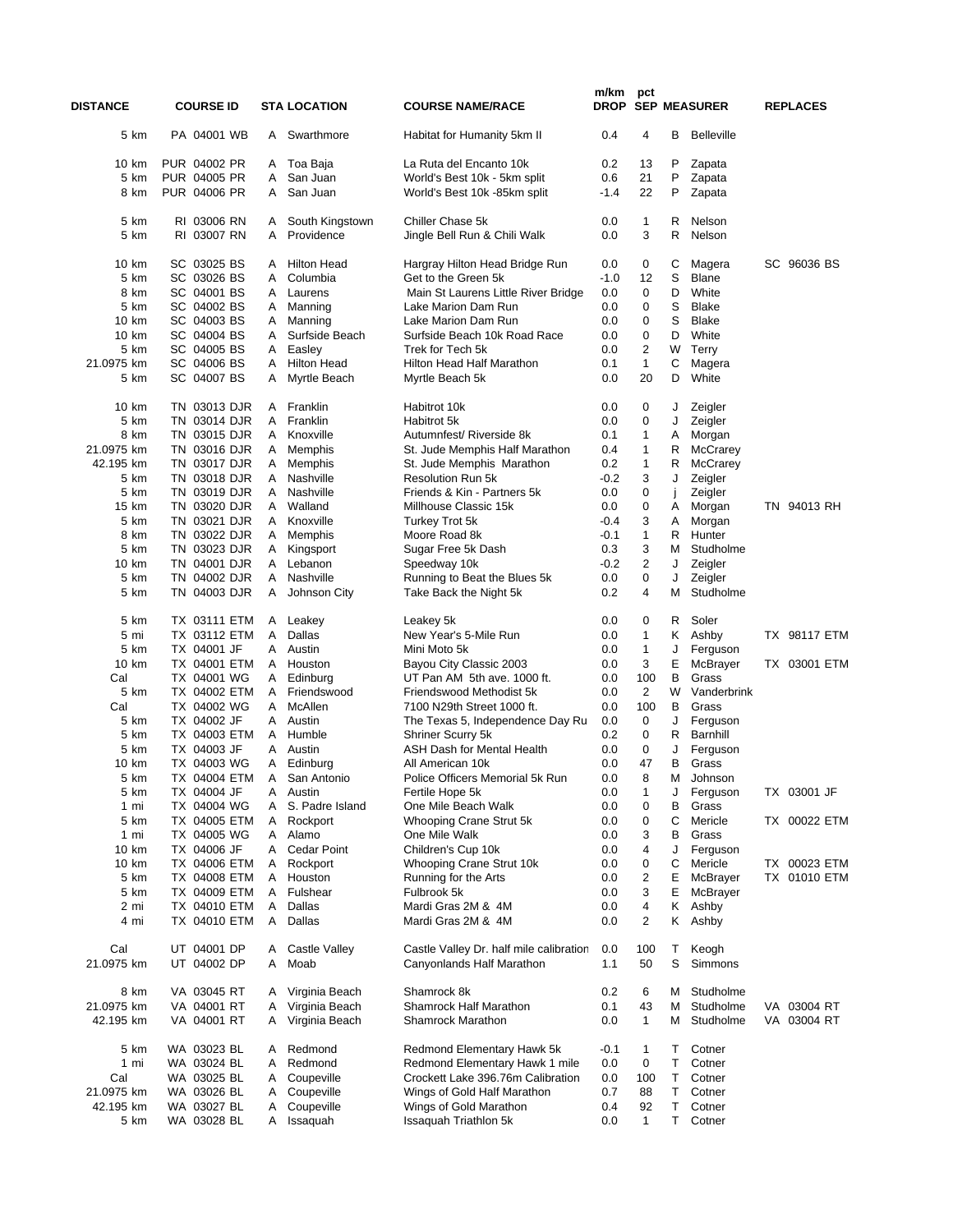| <b>DISTANCE</b> | <b>COURSE ID</b> |             | <b>STA LOCATION</b> | <b>COURSE NAME/RACE</b>           | m/km<br><b>DROP</b> | pct            |   | <b>SEP MEASURER</b> |    | <b>REPLACES</b> |
|-----------------|------------------|-------------|---------------------|-----------------------------------|---------------------|----------------|---|---------------------|----|-----------------|
| 5 km            | WI 03108 JW      | A           | Beaver Bam          | Run for Knowledge 5k              | 0.0                 |                |   | Aten                |    |                 |
| 42.195 km       | WI 03118 JW      | A           | Medford             | Pine Line Marathon                | 0.0                 | $\Omega$       | т | Aten                |    |                 |
| 42.195 km       | WI 03122 JW      | A           | Green Bay           | Cell Com Green Bay Marathon       | 0.0                 | 1              | D | Moore               | WI | 01038 JW        |
| 21.0975 km      | WI 03123 JW      | A           | Green Bay           | Cell Com Green Bay 1/2 Marathon   | 0.0                 |                | D | Moore               |    |                 |
| 5 km            | WI 03124 JW      | А           | Milwaukee           | Samson Stomp                      | 0.0                 | 6              | Κ | Gilgenbach          | WI | 98023 WG        |
| Renewed         |                  |             |                     |                                   |                     |                |   |                     |    |                 |
| Cal             | 85001 GD<br>DE   |             | A03 Wilmington      | Shipley Road Standard 2659.34 ft. | 0.0                 | 100            | R | Fouse               |    |                 |
| Cal             | FL 89035 BH      |             | A03 Ormond Beach    | Ormond's Tomb Calibration 1 mile  | 0.0                 | 100            | P | Surveying           |    |                 |
| 5 km            | IL 89043 JW      |             | A03 Tinley Park     | <b>Tinley Park Trot</b>           | 0.0                 | 2              | C | Hinde               |    |                 |
| 5 km            | IL 93065 JW      |             | A03 Glenview        | OLPH 5k Phun Run                  | 0.0                 | 3              | D | Lamermayer          |    |                 |
| 5 km            | MI 93015 SH      |             | A04 Plymouth        | Plymouth Y                        | 0.0                 | $\overline{2}$ | S | Hubbard             |    |                 |
| 10 km           | MI 93016 SH      |             | A04 Plymouth        | Plymouth Y                        | $-0.3$              | 3              | S | Hubbard             |    |                 |
| Cal             | 93088 ETM<br>TX. | A03 Houston |                     | 4200 Yoakum Blvd. 441.18 meter    | 0.0                 | 100            | Е | McBrayer            |    |                 |

Mike Wickiser - Course Registrar 2939 Vincent Road Silver Lake, OH 44224-2916 Phone 330-929-1605 FAX 509-351-5383 Mikewickiser@neo.rr.com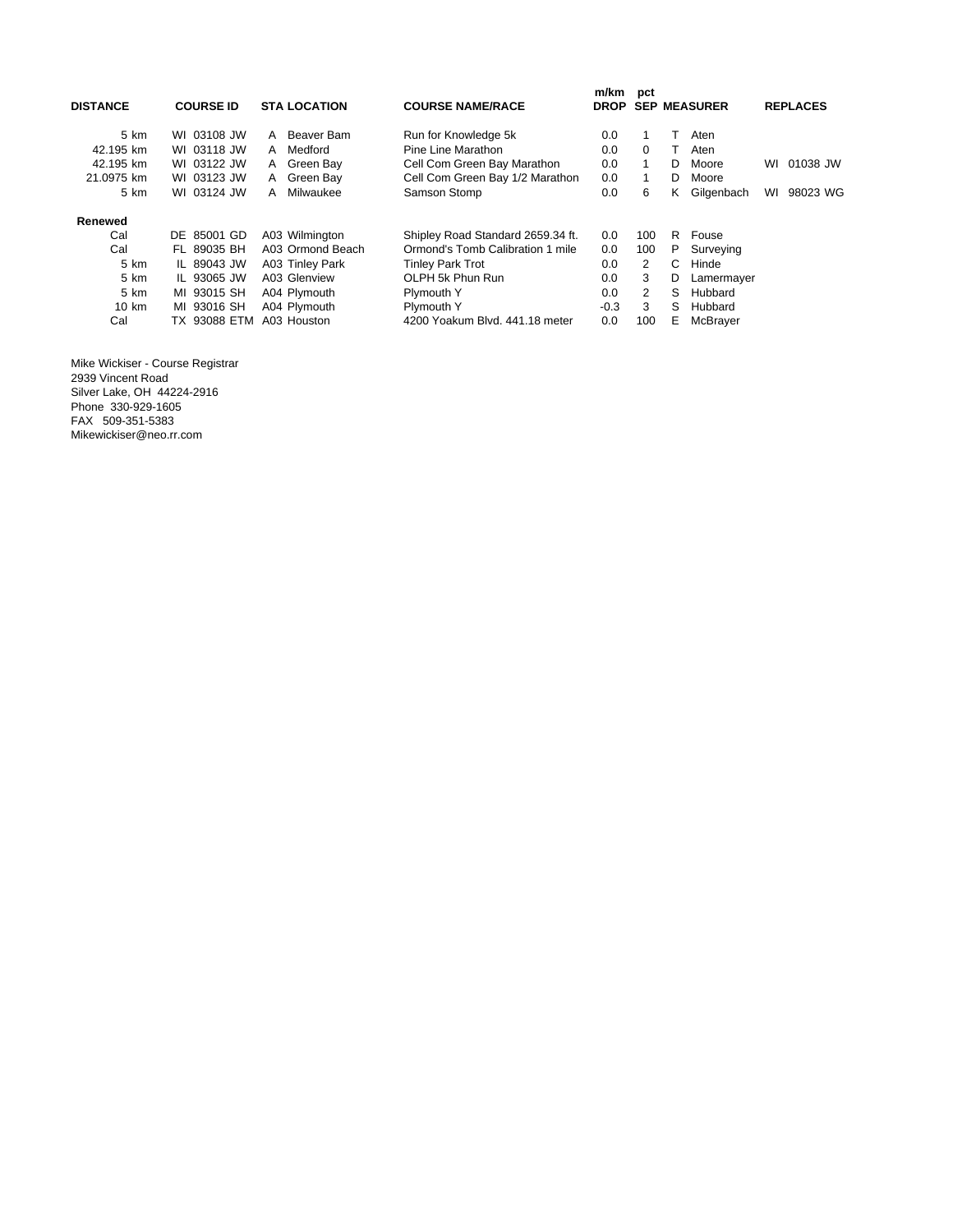# **Measurement of the Month Rick Melanson**

# **MERCEDES MARATHON & HALF MARATHON**

## **BIRMINGHAM, AL**

I knew that this course would be a real challenge with both races starting at the same place and ending at the same place. When a start and finish line are pre-determined you usually know you have to have a "turn-around" at some point on the course.

I started out with the Half Marathon course on a preliminary measurement to make sure that it would work. I was able to make the adjustment at the turn-around. Since the Marathon course was going to use the same loop as the Half Marathon course I had to make sure that loop worked out also and I did not want to add another "turn-around" on that loop.

Another consideration was that there was a .736 mile stretch of the Marathon course that ran on a State Expressway six lanes wide. We had the lane closest to the shoulder to use and I had to have a Police escort behind me to make sure I did not get run over. I measured this portion of the course first and treated it just like a .736 mile race. I located PK nails at the entrance to the expressway (Pt.

"A") and to the exit point of the expressway (Pt. "B") and to the point where the Marathon loop came back and joined the Half Marathon loop (Pt. "C").

I then measured the courses as "Start to Pt.A", "Pt. A to Pt. B", "Pt. B to Pt. C" and then "Pt. C to Finish". The Half Marathon had to include a small section "Pt. A to Pt. C". I treated these as if applying for five different distance races. I had trouble with the marathon loop (Pt. A to Pt. C) coming out too short and I could not figure where to add the extra distance in. I finally decided to "angle off" at the entrance to a mall parking lot and directing runners around a

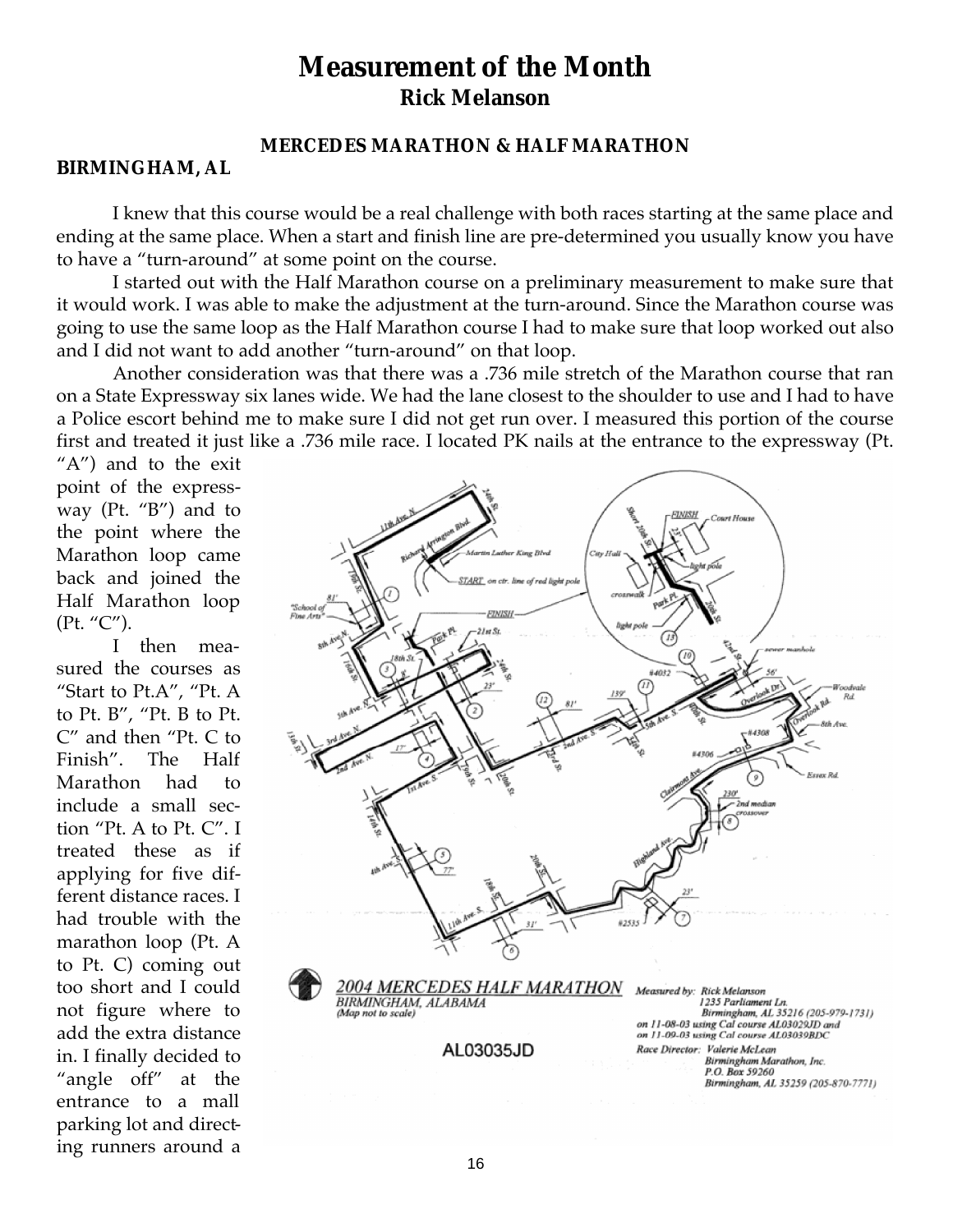concrete island some 230 feet away and then angle back to course route. This was a lot better than using another turn-around. I also considered adding some distance to the Half Marathon turn-around for the marathon runners but since this was at the 10 mile and 23 mile point it would have resulted in some slow half marathoners mixing in with the first marathoners and it would have been a real problem.

I had another problem with the first and second measurement not being within the acceptable 0.008% difference tolerance (I had actually confused part of the course with the '04 Trials course and gone to the wrong street) and so I had to do one more measurement to get it within the difference tolerance. I think with all the preliminary adjustments I kept making on the course I ended up measuring the course about six times in all. This was the third year for the Marathon and we have changed the course each year. I think next year's will just have some minor changes. A lot of runners asked that we eliminate some of the climbs but that is hard to do in Birmingham.

*Editor's Note: I was in Birmingham to cover the Men's Olympic Trials marathon for Running Times magazine, and since my flight home wasn't until Sunday afternoon, decided to run the half marathon to get in a long run (I had hoped for warmer weather than back home, but at the start it was 27 degrees F. However, the sun quickly warmed things up). The first and last few miles utilized the same area, and in fact some of the same streets, as the Trials course. The organizers were smart enough to use the same finish line, thus being able to use the same structure for both races. There were indeed some good climbs after the halfway point, and I could only sympathize with the marathoners who would encounter them 13.1 miles further into their run. All in all it was a scenic, if somewhat challenging course, and being able to cross the same finish as America's top marathoners was quite a thrill.— J.G.*

Mercedes Marathon and Half Marathon

| <b>Half Marathon</b> |            |            |
|----------------------|------------|------------|
| Start to C           | 6.827903   | 6.823346   |
| C to Fin             | 6.2313798  | 6.2808215  |
| Total                | 13.1092828 | 13.1041675 |
| Marathon             |            |            |
| Start to A           | 6.648152   | 6.643579   |
| A to B               | .7367774   | .7367774   |
| B to C               | 12.565985  | 12.55454   |
| C to Fin             | 6.2313798  | 6.2808215  |
| Total                | 26.23229   | 26.214684  |

Course correction: Moved turnaround 13-6 out (to make half marathon correct)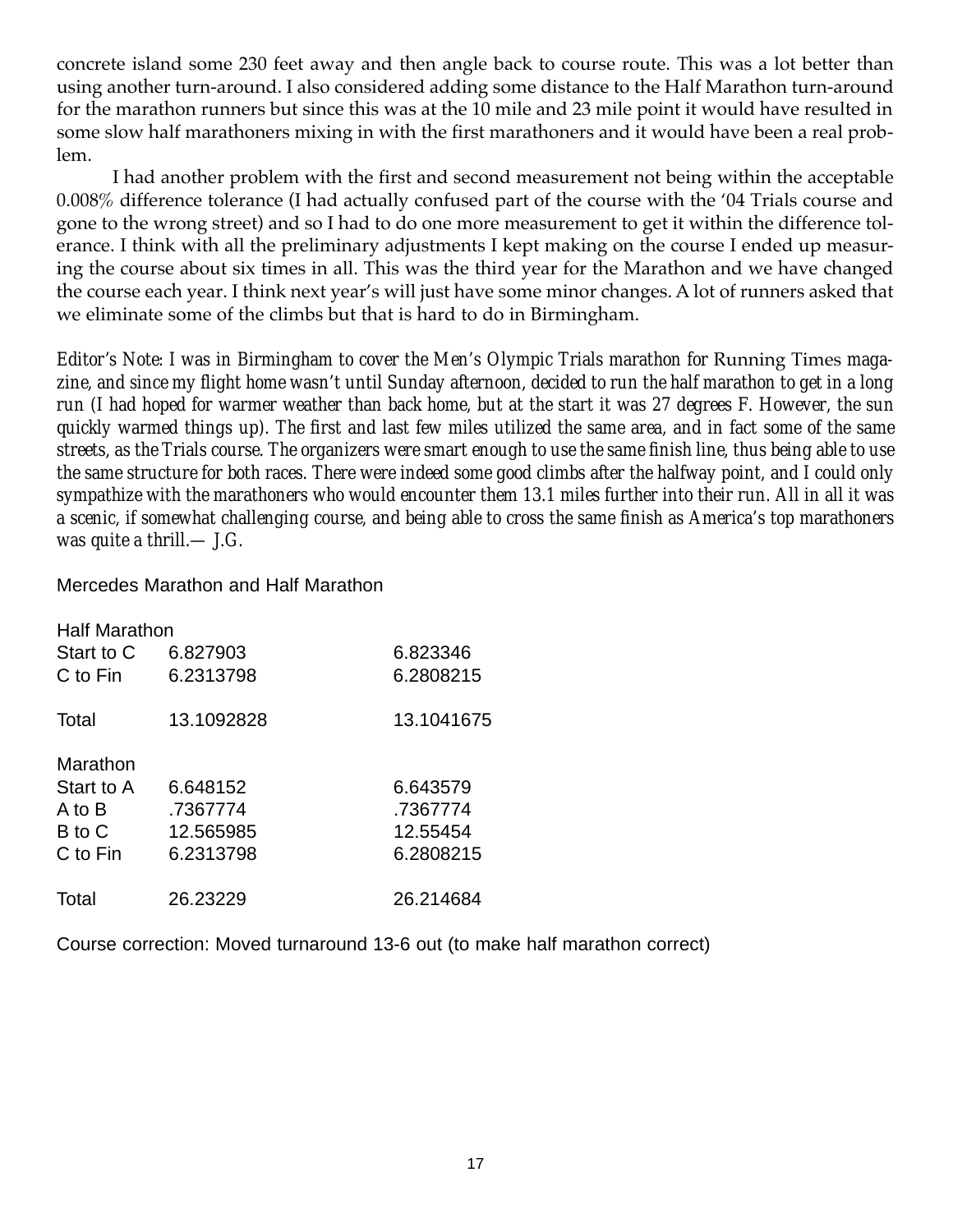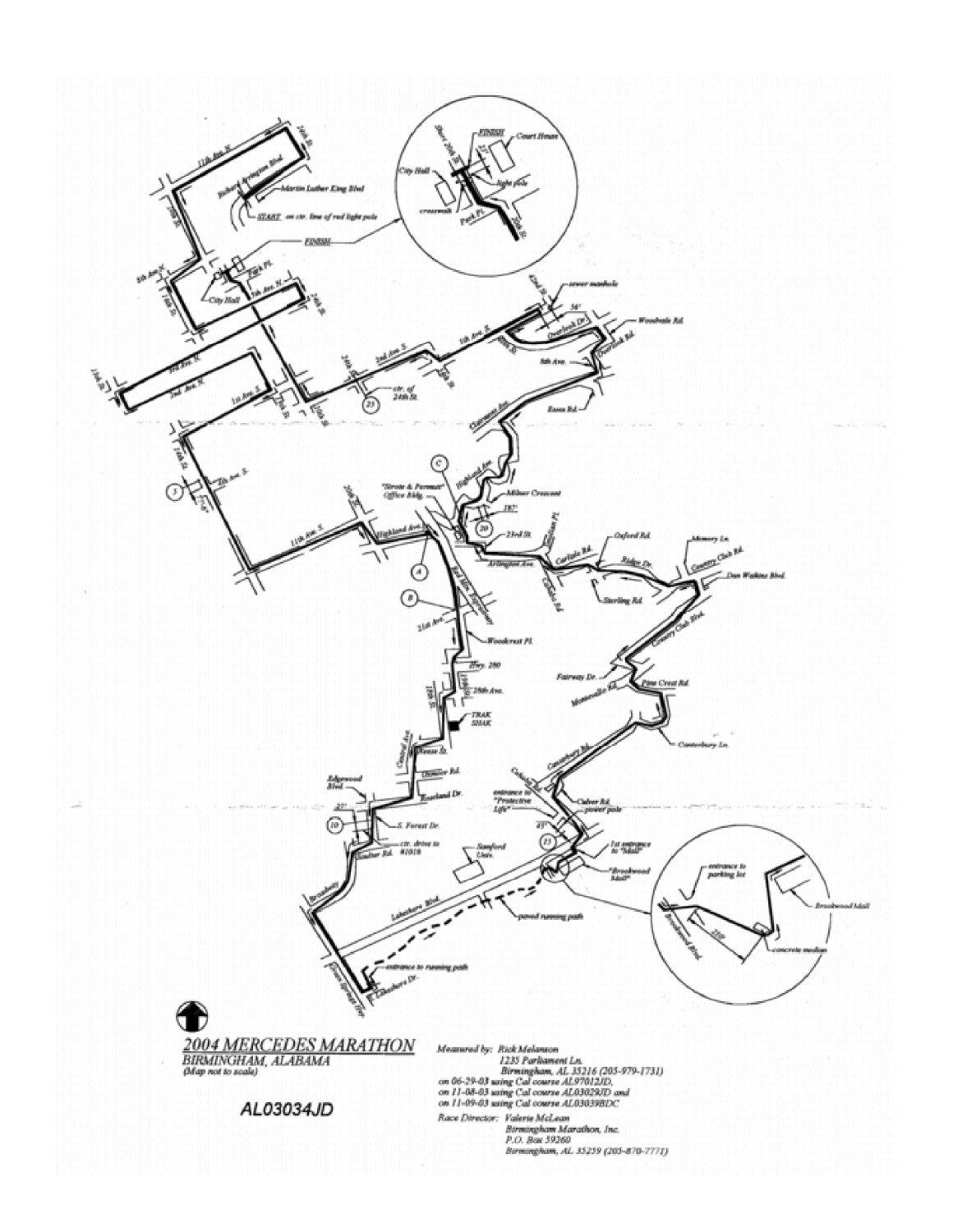# **PUBLICATIONS AVAILABLE FROM RRTC**

**Printed Course Lists** - A list of certified courses for any state is \$2.00. (Free to RRTC certifiers). You will receive a list that is current as of the last published Measurement News. Courses can be sorted in a special way; otherwise it will be sorted by distance as it appears in MN. Other specially-sorted lists can be done - for instance, you might want to have all the 5k's in IL, IN, and MO. If you are online, lists can be sent that way. Contact Mike Wickiser at MikeWickiser@neo.rr.com

**Web Page Access to Course Lists**:The complete list can be downloaded from the RRTC website at **www.rrtc.net/download/** Also, try the new USATF Search Engine linked from **www.rrtc.net** or directly at **www.usatf.org/events/courses/search/**

**Individual Certificates** - These may be obtained by sending the course number and \$2.00 per course desired. **SEND THE COM-PLETE ID, INCLUDING PREFIX AND SUFFIX LETTERS**, i.e: CA92057 RS. Send course name, length and location as well. If you are thinking of hiring a measurer, this is an excellent way to see the sort of work you can expect. In addition, you may wish to check out a course you intend to run. Bring the map to the course and see if the race director got it right!

Above material may be obtained from: Mike Wickiser - 2939 Vincent Rd. - Silver Lake, OH 44224-2906

**Measurement Calculation Computer Program** by Bob Baumel, version 1.2 for Macintosh or IBM PC. This software can be downloaded for free from the RRTC website at

**www.rrtc.net/download/** or Bob will distribute it by email attachment (send requests to webmaster@rrtc.net) or on floppy disks (send blank, formatted diskette and stamped return mailer to Bob at: 129 Warwick Road, Ponca City OK 74601-7424). Be sure to specify Mac or PC version.

**Electronic Certificate Templates** (available to Certifiers only), in Adobe Acrobat forma. Requires Acrobat or Acrobat Reader 4.0 or greater (Current Acrobat Reader may be downloaded for free from **www.adobe.com**). The template allows you to fill in certificates on the computer and print them. Available in both FS and non-FS version. Distributed by Bob Baumel by email or diskette [same addresses as for Measurement software]. Bob can customize the template with certifier's personal info at the bottom to avoid re-typing it every time (Be sure to specify exact ID text desired when requesting a template).

**Online course measurement book**, edited by Bob Baumel. It's a revision of the one you can buy from USATF, but the basic procedures have not changed. Available at: **www.rrtc.net**

**Course Measurement Procedures** - the Bible of course measurement. Complete instructions for measuring courses for USATF certification. The same procedures are now used for IAAF and AIMS courses. \$9.00 postpaid. Available from: USATF - Book Order Dept. - PO Box 120 Indianapolis, IN 46206

**Course Measurement Video** - a concise 17 minute introduction to course measurement, intended as a supplement to Course Measurement Procedures. See how it's done! Version 2 sells for \$10 but there are still a few copies of the original version available for \$7.50. Send to: Tom McBrayer - 4021 Montrose - Houston, TX 77006-4956.

**Historical/Technical Material Available on CD Measurement News Archive** - Every issue of Measurement News from #1 (1982) to #115 (2002). Full of material describing

measurement techniques, technical articles, and history, written by numerous people worldwide. Set of 2 CD's in pdf (Adobe Acrobat 5.0) format. Cost \$10.00, postpaid.

**Historical Archive** -A collection of technical articles, measurement reports, seminars spanning the period 1963 to present. Includes detailed full reports of several group rides of Olympic Marathon courses. All on one CD in pdf format. Cost \$5.00, postpaid.

The above two items are available from: Pete Riegel, 3354 Kirkham Road, Columbus, OH 43221 email: riegelpete@aol.com

#### **OTHER PUBLICATIONS AND EQUIPMENT**

**Road Race Managemen**t is a monthly newsletter providing race organizing ideas and news for race directors. \$97 per year from: Road Race Management - 4904 Glen Cove Pkwy - Bethesda, MD 20816 Phone: 301-320-6865 Fax: 301-320-9164 **Jones/Oerth Counter**s - Paul Oerth - 2455 Union St - Apt 412 - San Francisco, CA 94123. Phone: 415-346-4165 Fax 415 346 0621. Email: Poerth@aol.com. US Price is \$70 for the 5 digit model, \$80 for the 6 digit model, postpaid. Foreign price is \$75/\$85 plus postage. Foreign orders shipped by airmail. Visa, MasterCard, American Express cards accepted. Advance payment is required. **RunScore** - The flagship of IBM-style finish line programs. For information contact: Alan Jones - 3717 Wildwood Dr - Endwell, NY 13760. Online at: **www.runscore.com**

**Apple Raceberry JaM** - Race management software for Macintosh and Windows. Online at **www.raceberryjam.com** or call Jack Moran at (952) 920-0558.

#### **TOPOGRAPHIC MAPS**

USAtopographic maps are available from:

U. S. Geological Survey 303-202-4200 USGS Map Sales PO Box 25286, Bldg 810 Denver Federal Center Denver, CO 80225 Delivery will be made in approx. 4 weeks. Ask for latest price. Maps can be located and ordered online at: **www.usgs.gov** Maps can be obtained in just a few days from: Map Express – PO Box 280445 – Lakewood, CO 80228-0445 1-800-MAP-00EX (1-800-627-0039) Maps can be located and ordered online at: **www.mapexp.com**

**Topo Maps on CD-ROM** - 3-D TopoQuads includes authentic USGS 7.5-minute quadrangle maps, assembled into one seamless database

See an interactive online demo at **www.delorme.com** Also - check out Street Atlas USAfrom the above – it's a seamless street map of the whole USAat a decent price.

#### **USGS TOPOGRAPHIC MAPS ONLINE - FREE**

Maps.Com has a section where you can click on to all USGS maps, free. This can be very handy for obtaining accurate elevation information.